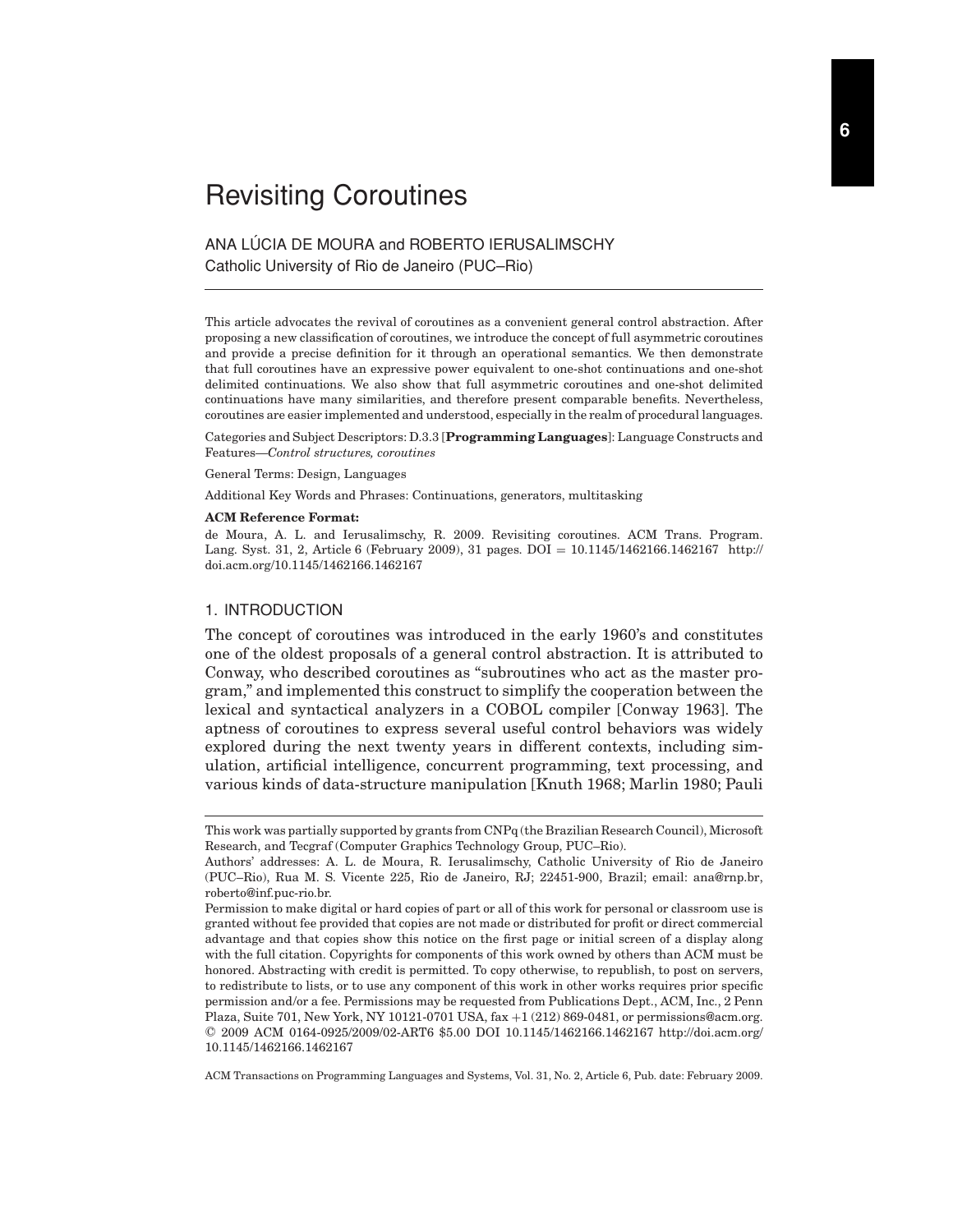### 6:2 • A. L. de Moura and R. Ierusalimschy

and Soffa 1980]. Nevertheless, designers of general-purpose languages have disregarded the convenience of providing a programmer with this powerful control construct, with rare exceptions such as Simula [Birtwistle et al. 1980], BCPL [Moody and Richards 1980], Modula-2 [Wirth 1985], and Icon [Griswold and Griswold 1983].

The absence of coroutine facilities in mainstream languages can be partly attributed to the lack of a uniform view of this concept, which was never precisely defined. Marlin's doctoral thesis [Marlin 1980], widely acknowledged as a reference for this mechanism, summarizes the fundamental characteristics of a coroutine as follows:

—the values of data local to a coroutine persist between successive calls; —the execution of a coroutine is suspended as control leaves it, only to carry on where it left off when control re-enters the coroutine at some later stage.

This description of coroutines corresponds to the common perception of the concept, but leaves open relevant issues with respect to a coroutine construct. Apart from the capability of keeping state, we can identify three main issues that distinguish different kinds of coroutine facilities:

- —the control-transfer mechanism, which can provide *symmetric* or *asymmetric* coroutines;
- —whether coroutines are provided in the language as *first-class* objects, which can be freely manipulated by the programmer, or as constrained constructs;
- —whether a coroutine is implemented as a *stackful* construct, that is, whether it is able to suspend its execution from within nested calls.

Depending on the intended use for the coroutine mechanism, particular solutions for these issues were adopted. As a consequence, quite different implementations of coroutines were developed, such as Simula's and Modula's coroutine facilities, Icon's generators and co-expressions, and Python generators [Schemenauer et al. 2001]. Although all these constructs satisfy Marlin's general characterization of coroutines, they provide significantly different degrees of expressiveness.<sup>1</sup>

Besides the absence of a precise definition, the introduction of firstclass continuations [Kelsey et al. 1998] also contributed to the virtual end of research interest in coroutines as a general control abstraction. Unlike coroutines, first-class continuations have a well-defined semantics and are widely acknowledged as an expressive construct that can be used to implement several interesting features, including generators, exception handling, backtracking [Felleisen 1985; Haynes 1987], multitasking at the source level [Dybvig and Hieb 1989; Wand 1980], and also coroutines [Haynes et al. 1986]. However, with the exception of Scheme, some implementations of ML [Harper et al. 1991], and an alternative implementation of Python [Tismer 2000], first-class continuations are not usually provided in programming languages.

<sup>1</sup>We will define our concept of expressiveness in Section 5.

ACM Transactions on Programming Languages and Systems, Vol. 31, No. 2, Article 6, Pub. date: February 2009.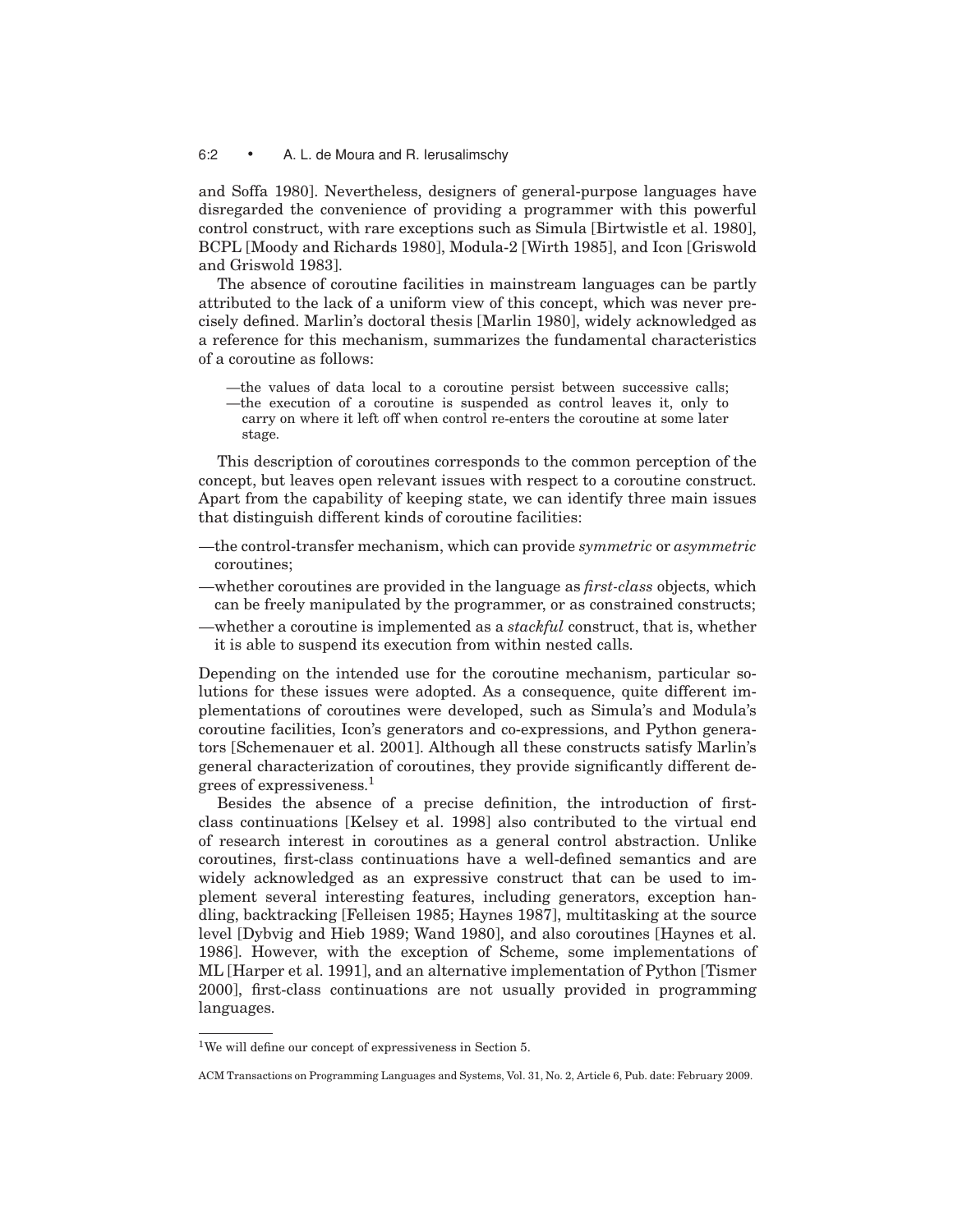Another significant reason for the absence of coroutines in modern languages is the current adoption of *multithreading* as a de facto standard for concurrent programming. In more recent years, several research efforts have been dedicated to alternative concurrency models that can support more efficient and less error-prone applications, such as event-driven programming and cooperative multitasking. Nevertheless, mainstream languages like Java and C# still provide threads as their primary concurrency construct.

The purpose of this article is to advocate the revival of coroutines as a powerful control abstraction which fits nicely in procedural languages and can be easily implemented and understood. We argue and demonstrate that, contrary to common belief, coroutines are not *far* less expressive than continuations. Instead, when provided as first-class objects and implemented as stackful constructs (i.e., when a full coroutine mechanism is implemented) coroutines have power equivalent to one-shot continuations and one-shot delimited continuations.<sup>2</sup> We also demonstrate that symmetric and asymmetric coroutines have equivalent expressive power. However, since asymmetric coroutines are easier to manage and understand, and support more structured applications, we specifically defend full *asymmetric* coroutines as a convenient construct for language extensibility.

The remainder of this article is organized as follows. Section 2 proposes a classification of coroutine mechanisms based on the three issues mentioned earlier, and discusses their influence on the usefulness of a coroutine facility. Section 3 provides a formal description of our concept of full asymmetric coroutines. Section 4 contains a collection of programming examples that use full asymmetric coroutines to implement some useful control behaviors. In Section 5 we show that full asymmetric coroutines can provide not only symmetric coroutine facilities but also one-shot continuations and one-shot delimited continuations. Section 6 summarizes the work and presents some final remarks.

### 2. A CLASSIFICATION OF COROUTINES

The capability of keeping state between successive calls constitutes the general and commonly adopted description of a coroutine construct. However, the various implementations of coroutine mechanisms differ widely with respect to their convenience and expressive power. In this section we identify and discuss the three issues that most notably distinguish coroutine mechanisms and influence their usefulness.

### 2.1 Control Transfer Mechanism

A well-known classification of coroutine facilities concerns the provided controltransfer operations and distinguishes the concepts of *symmetric* and *asymmetric* coroutines. Symmetric coroutine facilities provide a single control-transfer

<sup>2</sup>The usual implementation of coroutines using continuations (e.g., Springer and Friedman [1989]) uses continuations in a one-shot manner. Similarly, the implementation of coroutines using delimited continuations presented by Sitaram [1994] also uses continuations in a one-shot manner. So, here we are concerned only with the reverse direction: how to implement one-shot continuations and delimited continuations with coroutines.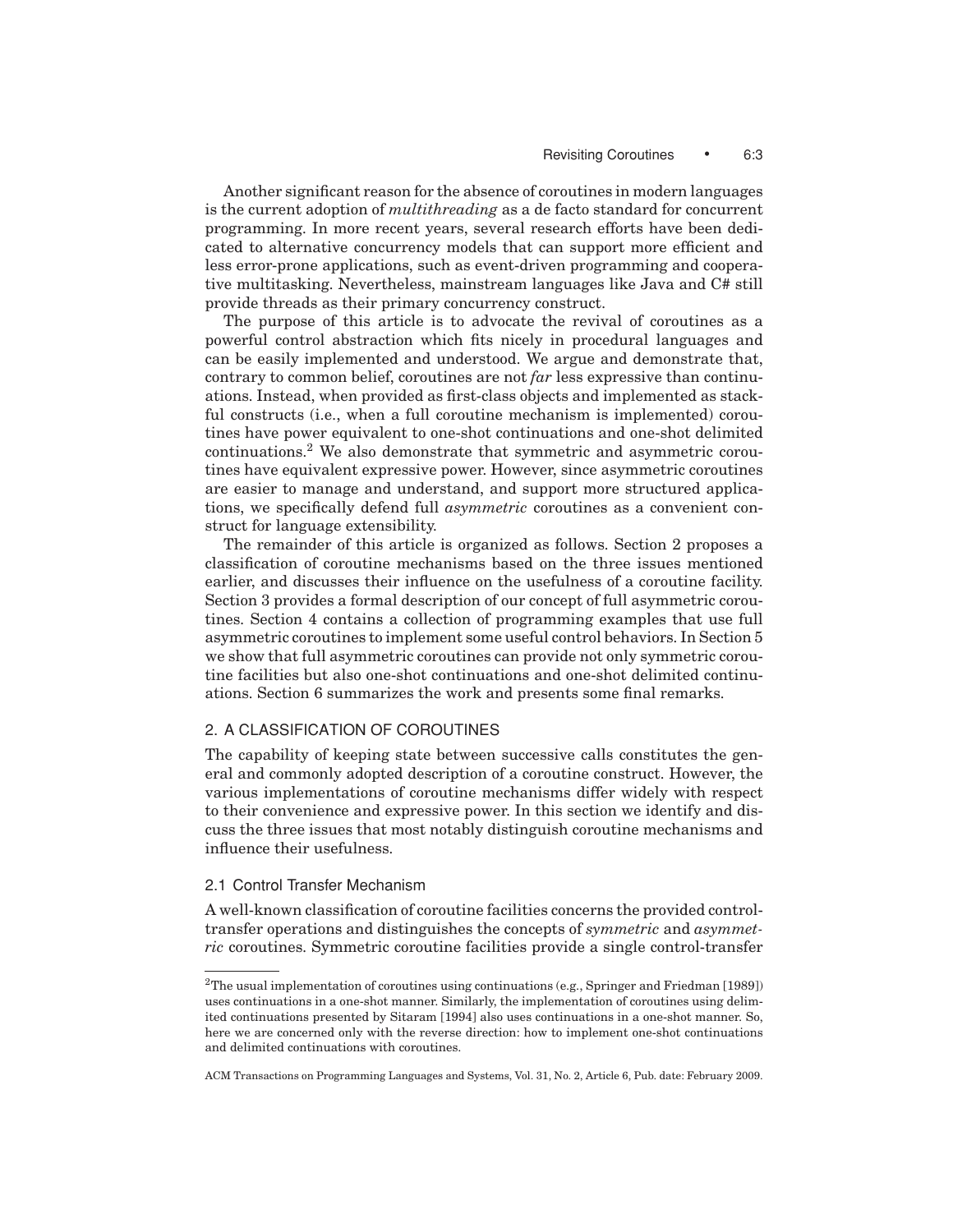### 6:4 • A. L. de Moura and R. Ierusalimschy

operation that allows coroutines to explicitly pass control among themselves. Asymmetric coroutine mechanisms (more commonly denoted as *semisymmetric* or *semi* coroutines [Dahl et al. 1972]) provide two control-transfer operations: one for invoking a coroutine and one for suspending it, the latter returning control to the coroutine invoker. While symmetric coroutines operate at the same hierarchical level, an asymmetric coroutine can be regarded as subordinate to its caller, the relationship between them being somewhat similar to that between a called and a calling routine.

Coroutine mechanisms that support concurrent programming usually provide symmetric coroutines to represent independent units of execution, like in Modula-2. On the other hand, coroutine mechanisms intended for implementing constructs that produce sequences of values typically provide asymmetric coroutines. Examples of this type of construct are *iterators* [Liskov et al. 1977; Murer et al. 1996] and *generators* [Griswold and Griswold 1983; Schemenauer et al. 2001]. The general-purpose coroutine mechanisms implemented by Simula and BCPL provide both types of control transfer.

In the absence of a formal definition of coroutines, Simula's mechanism, a truly complex implementation of coroutines, was practically adopted as a reference for a general-purpose coroutine mechanism and greatly contributed to the common misconception that symmetric and asymmetric coroutines are not equally powerful. However, we demonstrate in Section 5 that we can express any of these constructs in terms of the other; therefore, a general-purpose coroutine mechanism can provide either symmetric or asymmetric coroutines. Providing both constructs only complicates the semantics of the mechanism, with no increase in its expressive power.

Although equivalent in terms of expressiveness, symmetric and asymmetric coroutines are not equivalent with respect to ease of use. Handling and understanding the control flow of a program that employs even a moderate number of symmetric coroutines transferring control among themselves may require considerable effort from a programmer. On the other hand, since asymmetric coroutines always transfer control back to their invokers, control sequencing is much simpler to manage and understand. The composable behavior of asymmetric coroutines also provides support for concise implementations of several useful control behaviors, including generators, goal-oriented programming, and multitasking environments, as we will show in Section 4. Although implementing these control behaviors with symmetric coroutines is also possible, it complicates considerably the structure of programs.

# 2.2 First-Class versus Constrained Coroutines

An issue that considerably influences the expressive power of a coroutine mechanism is whether coroutines are provided as first-class objects. In some implementations of coroutines, typically intended for particular uses, coroutine objects are constrained within a textual bound and cannot be directly manipulated by the programmer. An example of this restricted form of coroutine is the *iterator* abstraction, which was originally proposed and implemented by the designers of CLU to permit the traversal of data structures independently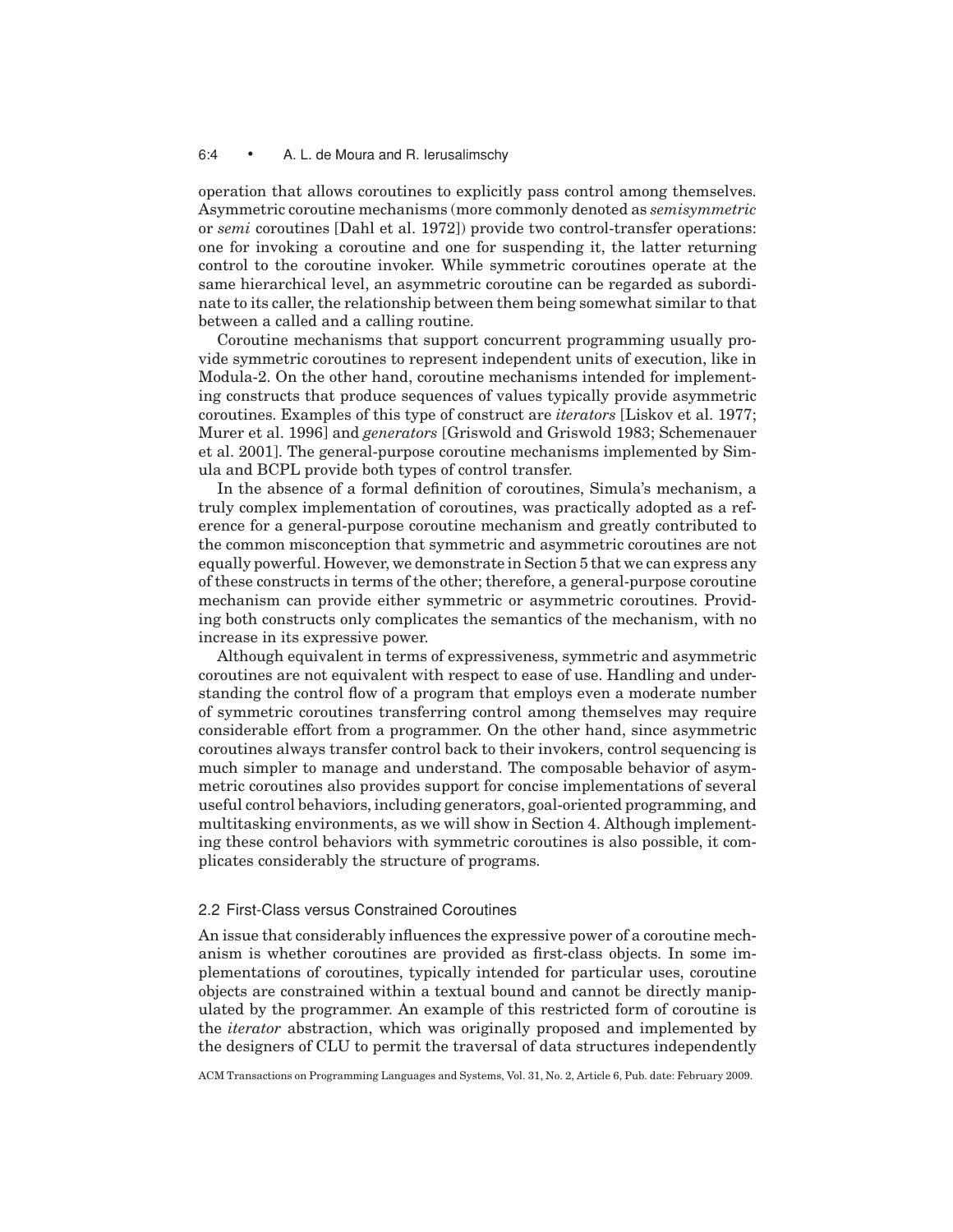of their internal representation [Liskov et al. 1977]. Because a CLU iterator preserves state between successive calls, they described it as a coroutine; actually, an iterator fits Marlin's general characterization of coroutines. However, CLU iterators are confined within a for loop that can invoke exactly one iterator. This restriction imposes a limitation to the use of the construct; parallel traversals of two or more data collections, for instance, are not possible. Sather iterators [Murer et al. 1996], inspired by CLU iterators, are also confined to a single call point within a loop construct. The number of iterators invoked per loop is not restricted as in CLU, but if any iterator terminates, the loop terminates. Although traversing multiple collections in a single loop is possible, asynchronous traversals, as required for merging data collections, have no simple solution.

Icon's goal-directed evaluation of expressions [Griswold and Griswold 1983] is an interesting language paradigm where backtracking is supported by another constrained form of coroutines, named *generators*: expressions that may produce multiple values. Besides providing a collection of built-in generators, Icon also supports user-defined generators, implemented by procedures that suspend instead of returning. Despite not being limited to a specific construct, Icon generators are confined within an expression and can only be invoked by explicit iteration or goal-directed evaluation. Icon generators are easier to use than CLU and Sather iterators, but they are not powerful enough to provide for programmer-defined control structures [Griswold and Griswold 1983]. This facility is only provided when coroutines are implemented as first-class objects, which can be freely manipulated by the programmer and invoked at any place. First-class coroutines are provided, for instance, by Icon *co-expressions* and the coroutine facilities implemented by Simula, BCPL, and Modula-2.

### 2.3 Stackfulness

Stackful coroutine mechanisms allow coroutines to suspend their execution from within nested functions; the next time the coroutine is resumed, its execution continues from the exact point where it suspended. Stackful coroutine mechanisms are provided, for instance, by Simula and Modula-2.

A currently observed resurgence of coroutines is in the context of scripting languages, notably Python and Perl. In Python [Schemenauer et al. 2001], a function that contains a yield statement is called a *generator function*. When called, this function returns an object that can be resumed at any point in a program, so it behaves as an asymmetric coroutine. Despite constituting a firstclass object, a Python generator is not a stackful construct; it can only suspend its execution when its control stack is at the same level that it was at creation time. In other words, only the main body of a generator can suspend. A similar facility has been proposed for Perl 6 [Conway 2000]: the addition of a new type of return command, also called yield, which preserves the execution state of the subroutine in which it is called.

Python generators and similar nonstackful constructs permit the development of simple iterators or generators but complicate the structure of more elaborate implementations. As an example, if items are produced within recursive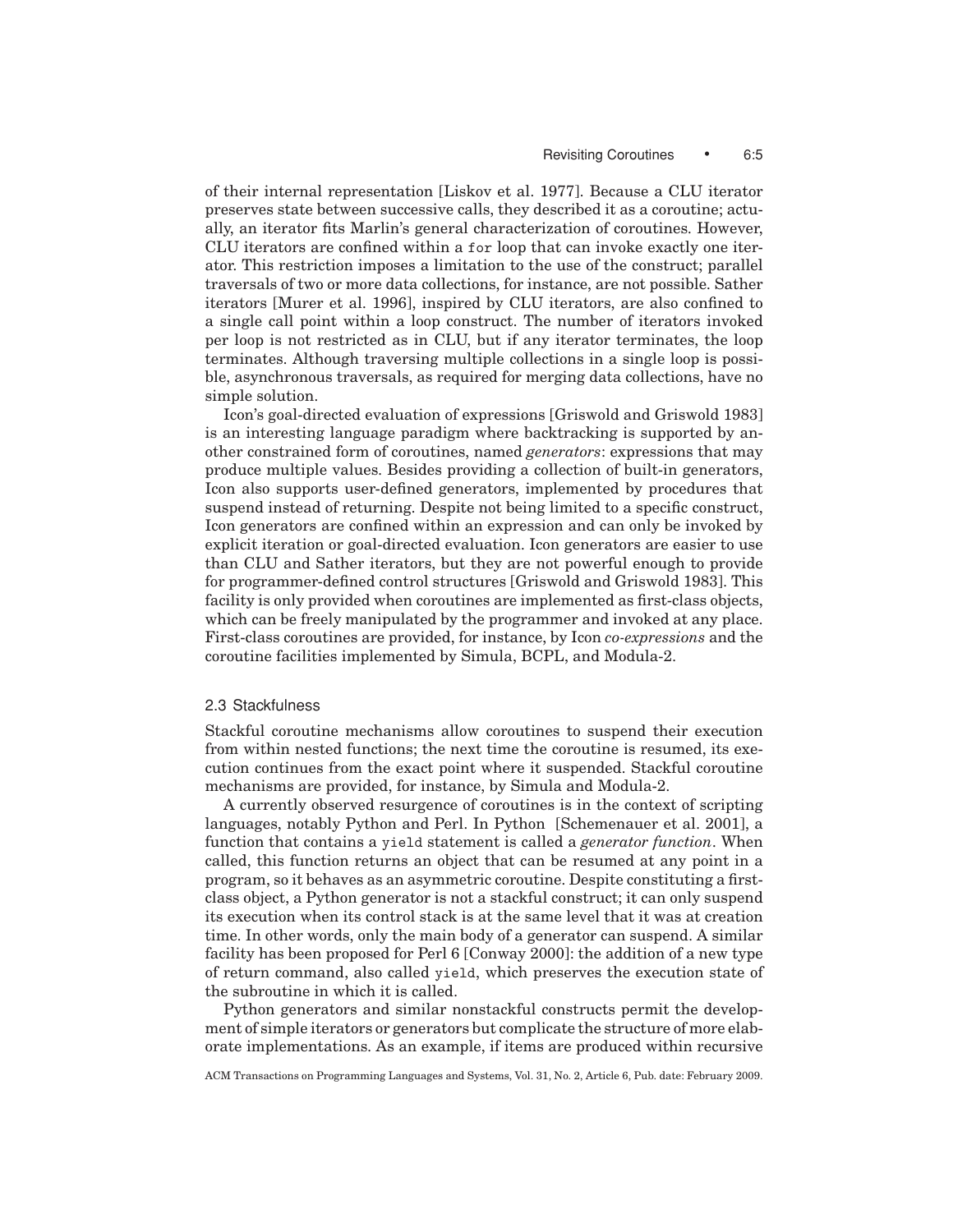#### 6:6 • A. L. de Moura and R. Ierusalimschy

or auxiliary functions, it is necessary to create a hierarchy of auxiliary generators that yield in succession until the original invocation point is reached.

Nonstackful coroutines are also not powerful enough to support generalpurpose multitasking environments. Most programs perform I/O through auxiliary libraries which usually require the suspension of a task during the execution of some I/O operation to avoid blocking the whole program (e.g., when no data is available). With nonstackful coroutines, a task cannot yield within those libraries. Therefore, either those programs will block until the operation completes or they must be restructured to avoid doing I/O inside library functions.

# 2.4 Full Coroutines

Based on the preceding discussion, we can argue that according to our classification, two issues determine the expressive power of a coroutine facility: whether coroutines are first-class objects and whether they are stackful constructs. In absence of these facilities, a coroutine mechanism cannot support several useful control behaviors, notably multitasking and therefore does not provide a general control abstraction. We then introduce the concept of a *full* coroutine as a first-class, stackful object which, as we will demonstrate later, can provide the same expressiveness as obtained with one-shot continuations.

Full coroutines can be either symmetric or asymmetric; the selection of a particular control-transfer mechanism does not influence their expressive power. However, asymmetric coroutines are more easily managed and can support more succinct implementations of user-defined constructs. Moreover, as we discussed in Moura et al. [2004], asymmetric coroutines can be used even in programs that call external procedures developed in languages that do not provide coroutine support.<sup>3</sup> Therefore, we believe that full asymmetric coroutine mechanisms provide a more convenient control abstraction than symmetric coroutine facilities.

# 3. FULL ASYMMETRIC COROUTINES

The purpose of this section is to provide a precise definition for our concept of full asymmetric coroutines. We begin by introducing the basic operators of this model of coroutines. We then formalize the semantics of these operators by developing an operational semantics for a simple language that incorporates them $4$ 

### 3.1 Coroutine Operators

Our model of full asymmetric coroutines has three basic operators: *create*, *resume*, and *yield*. The operator *create* creates a new coroutine. It receives a procedural argument which corresponds to the coroutine main body, and returns

<sup>3</sup>This statement seems to contradict our claims that both forms of coroutines have equivalent expressive power. However, the notion of expressive power is limited to constructions *within* the language and therefore does not apply to interlanguage constructions, which are not part of our formal model.

<sup>4</sup>This semantics is a modified version of the semantics we presented in Moura et al. [2004].

ACM Transactions on Programming Languages and Systems, Vol. 31, No. 2, Article 6, Pub. date: February 2009.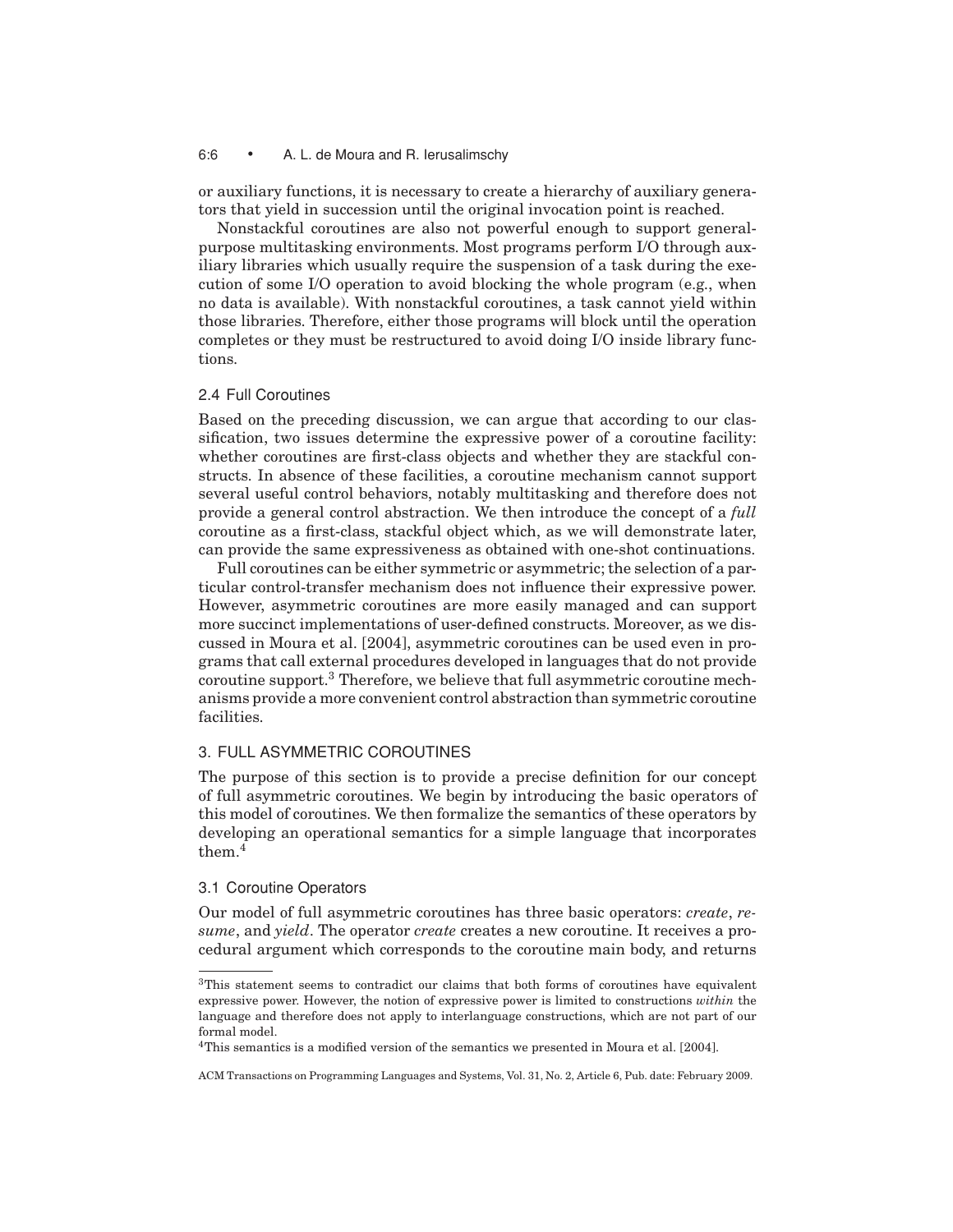a reference to the created coroutine. Creating a coroutine does not start its execution; a new coroutine begins in suspended state with its *continuation point* set to the beginning of its main body.

The operator *resume* (re)activates a coroutine. It receives as its first argument a coroutine reference returned from a previous *create* operation. Once resumed, a coroutine starts executing at its saved continuation point and runs until it suspends or its main function terminates. In either case, control is transfered back to the coroutine's invocation point. When its main function terminates, the coroutine is said to be *dead* and cannot be further resumed.

The operator *yield* suspends a coroutine execution. The coroutine's continuation point is saved so that the next time the coroutine is resumed, its execution will continue from the exact point where it suspended.

The coroutine operators allow a coroutine and its invoker to exchange data. The first time a coroutine is activated, a second argument given to the operator *resume* is passed as an argument to the coroutine main function. In subsequent reactivations of a coroutine, this second argument becomes the result value of the operator *yield*. On the other hand, when a coroutine suspends, the argument passed to the operator *yield* becomes the result value of the operator *resume* that activated the coroutine. When a coroutine terminates, the value returned by its main function becomes the result value of its last reactivation.

#### 3.2 Operational Semantics

In order to formalize our concept of full asymmetric coroutines, we now develop an operational semantics for this mechanism. Our approach is similar to the operational semantics of *subcontinuations*, described by Hieb et al. [1994]. We start with a core language, a call-by-value variant of the  $\lambda$ -calculus extended with assignments. In this core language, the set of expressions (denoted by *e*) includes labels (*l*, a set of constant values), variables (*x*), function definitions (abstractions), function calls (applications), assignments, conditionals, an equality operator for labels, and a **nil** value.

 $e \rightarrow l | x | \lambda x \cdot e | ee | x := e |$ **if**  $e$  **then**  $e$  **else**  $e | e = e |$ **nil** 

Expressions that denote values (*v*) are labels, functions, and **nil**.

$$
v \rightarrow l \mid \lambda x \cdot e \mid \textbf{nil}
$$

As usual,  $FV(e)$  is the set of free variables in  $e$ ; we also define  $LB(e)$  as the set of labels in *e*.

A store  $\theta$ , mapping variables and labels to values, is included in the definition of the core language to allow side-effects.<sup>5</sup>

θ : (*variables* ∪ *labels*) → *values*

 $5$ The core language does not provide a means to bind a value to a label. Its extensions, however, will include and use that facility.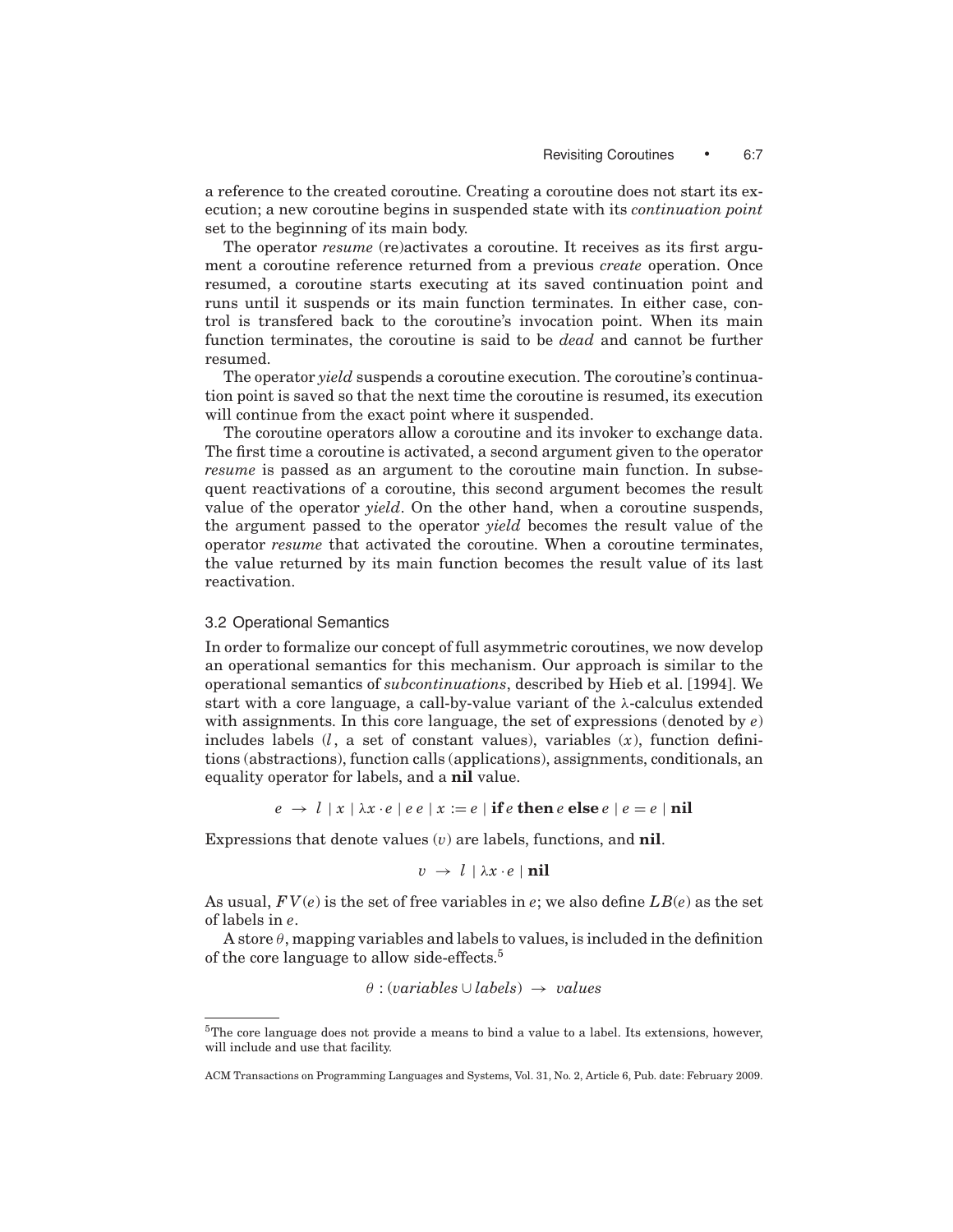### 6:8 • A. L. de Moura and R. Ierusalimschy

We extend the definition of *F V* and of *LB* to denote the free variables and the labels in a store.

$$
FV(\theta) = \bigcup_{x \in \text{dom}(\theta)} FV(\theta(x))
$$

$$
LB(\theta) = \bigcup_{x \in \text{dom}(\theta)} LB(\theta(x))
$$

The evaluation of the core language is defined by a set of rewrite rules that are applied to states (expression-store pairs) until a value is obtained. *Evaluation contexts* [Felleisen and Friedman 1986] are used to determine, at each step, the next subexpression to be evaluated. The evaluation contexts (*C*) defined for our core language specify a right-to-left evaluation<sup>6</sup> of applications.

$$
C \rightarrow \Box e C \mid C v \mid x := C \mid \textbf{if } C \textbf{ then } e \textbf{ else } e \mid e = C \mid C = v
$$

The rewrite rules for evaluating the core language are given next.

$$
\langle C[x], \theta \rangle \Rightarrow \langle C[\theta(x)], \theta \rangle \tag{1}
$$

$$
\langle C[(\lambda x \cdot e)v], \theta \rangle \implies \langle C[e[z/x]], \theta[z \leftarrow v], \tag{2}
$$

$$
z \notin (FV(\theta) \cup FV(C[(\lambda x \cdot e)v]))
$$

$$
\langle C[x := v], \theta \rangle \Rightarrow \langle C[v], \theta[x \leftarrow v], x \in \text{dom}(\theta) \tag{3}
$$

$$
\langle C[\text{if } v \text{ then } e_1 \text{ else } e_2], \theta \rangle \Rightarrow \langle C[e_1], \theta \rangle, v \neq \text{nil} \tag{4}
$$

 $\langle C[\textbf{if nil then } e_1 \textbf{ else } e_2], \theta \rangle \Rightarrow \langle C[e_2], \theta \rangle$  (5)

$$
\langle C[l = l], \theta \rangle \Rightarrow \langle C[l], \theta \rangle \tag{6}
$$

$$
\langle C[l_1 = l_2], \theta \rangle \Rightarrow \langle C[\textbf{nil}], \theta \rangle, l_1 \neq l_2 \tag{7}
$$

Rule 1 states that the evaluation of a variable results in its stored value in  $\theta$ . Rule 2 describes the evaluation of applications; in this case, variable renaming is made to guarantee the use of a fresh variable *z*. In rule 3, which describes the semantics of assignments, it is assumed that the variable already exists in the store (i.e., it was previously introduced by an abstraction). Rules 4 and 5 describe conditionals which test whether the condition is **nil** in order to choose a branch. The last two rules describe the equality operator.

We say that an expression (or a *program*) *e results* in a value *v*, denoted as  $e \Downarrow v$ , when  $\langle e, \theta_0 \rangle \stackrel{*}{\Rightarrow} \langle v, \theta \rangle$ , where  $\theta_0$  is the empty store and  $\theta$  is any arbitrary store. As usual,  $\stackrel{*}{\Rightarrow}$  is the reflexive-transitive closure of  $\Rightarrow$ .

When needed, we will use the usual syntactic sugar  $\text{let } x = e_1$  in  $e_2$  meaning  $(\lambda x \cdot e_2) e_1$  (where *x* may occur free in  $e_2$ ); and  $e_1$ ;  $e_2$  meaning  $(\lambda x \cdot e_2) e_1$  for some *x* not free in *e*2. We assume that **let** has a lower precedence than the semicolon and that the semicolon has a lower precedence than the other operations; for instance, **let**  $x = e_1$  **in**  $x := e_2$ ;  $e_3$  binds as **let**  $x = e_1$  **in**  $((x := e_2); e_3)$ .

In order to incorporate asymmetric coroutines into the language, we extend the set of expressions with *labeled expressions* (*l*: *e*), plus the coroutine

<sup>6</sup>Later it will become clear why we use right-to-left evaluation instead of the more usual left-to-right order.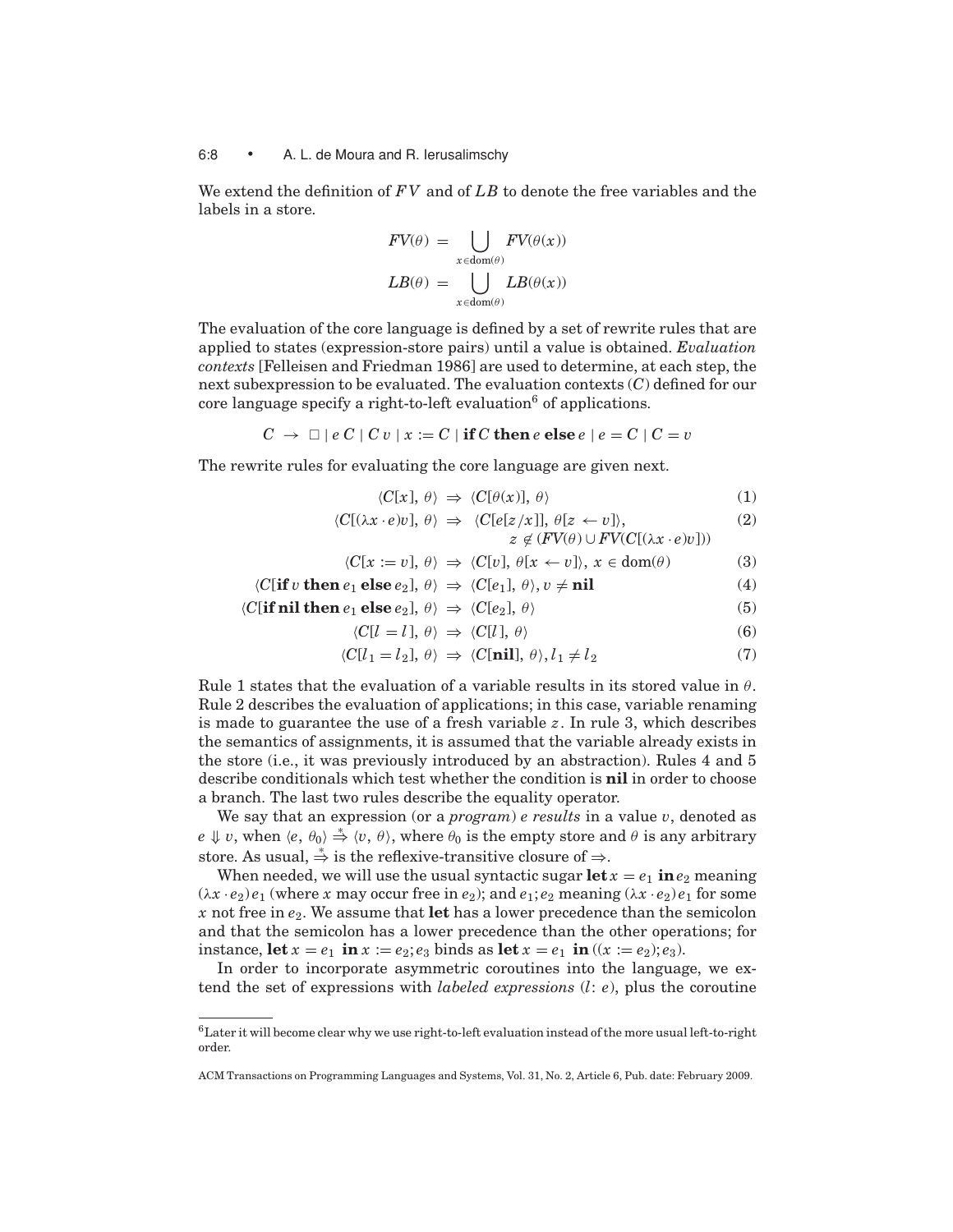operators.

### $e \rightarrow \ldots \mid l : e \mid \textbf{create} \mid e \mid \textbf{resume} \mid e \mid \textbf{yield} \mid e$

In our extended language, which we will call  $\lambda_a$ , we use labels as references to coroutines, and labeled expressions to represent a currently active coroutine. As we will see later, labeling a coroutine context allows us to identify the coroutine being suspended when the operator *yield* is evaluated. The precedence of the prefix operator *l*: is lower than that of the semicolon.

The definition of evaluation contexts must include the new expressions. In this new definition we specify a right-to-left evaluation for the operator *resume*.

### $C \rightarrow \ldots$  | **create**  $C \mid \textbf{resume} \, e \, C \mid \textbf{resume} \, C \, v \mid \textbf{yield} \, C \mid l : C$

We actually use two types of evaluation contexts: full contexts (denoted by *C*) and *subcontexts* (denoted by *C* ). A subcontext is an evaluation context that does not contain labeled contexts  $(l: C)$ . It corresponds to an innermost active coroutine (i.e., a coroutine wherein no nested coroutine occurs).

The rewrite rules that describe the semantics of the coroutine operators are given next.

| $\langle C[\text{create } v], \theta \rangle \Rightarrow \langle C[l], \theta[l \leftarrow v], l \notin (LB(\theta) \cup LB(C[\text{create } v]))$ (8) |     |
|--------------------------------------------------------------------------------------------------------------------------------------------------------|-----|
| $\langle C[\text{resume }l \ v], \ \theta \rangle \Rightarrow \langle C[l: (\theta(l) \ v)], \ \theta[l \leftarrow \textbf{nil}] \rangle$              | (9) |

$$
\langle C_1[l; C_2'[yield\, v]], \theta \rangle \Rightarrow \langle C_1[v], \theta[l \leftarrow \lambda x \cdot C_2'[x]] \rangle \tag{10}
$$

$$
\langle C[l; v], \theta \rangle \Rightarrow \langle C[v], \theta \rangle \tag{11}
$$

Rule 8 describes the action of creating a coroutine. It creates a new label to represent the coroutine and stores a mapping from this label to the coroutine main function.

Rule 9 shows that the *resume* operation produces a labeled expression which corresponds to a coroutine continuation obtained from the store. This continuation is invoked with the extra argument passed to *resume*. In order to prevent the coroutine to be reactivated, its label is mapped to **nil**.

Rule 10 describes the action of suspending a coroutine. The evaluation of the *yield* expression must occur within a labeled subcontext  $(C_2')$  that resulted from the evaluation of the *resume* expression that invoked the coroutine. This restriction guarantees that a coroutine always returns control to its corresponding invocation point. The argument passed to *yield* becomes the result value obtained by resuming the coroutine. The continuation of the suspended coroutine is represented by a function whose body is created from the corresponding subcontext. This continuation is saved in the store, replacing the mapping for the coroutine's label.

The last rule defines the semantics of coroutine termination, and shows that the value returned by the coroutine main function becomes the result value obtained by the last activation of the coroutine. The mapping of the coroutine label to **nil**, established when the coroutine was resumed, prevents the reactivation of a dead coroutine.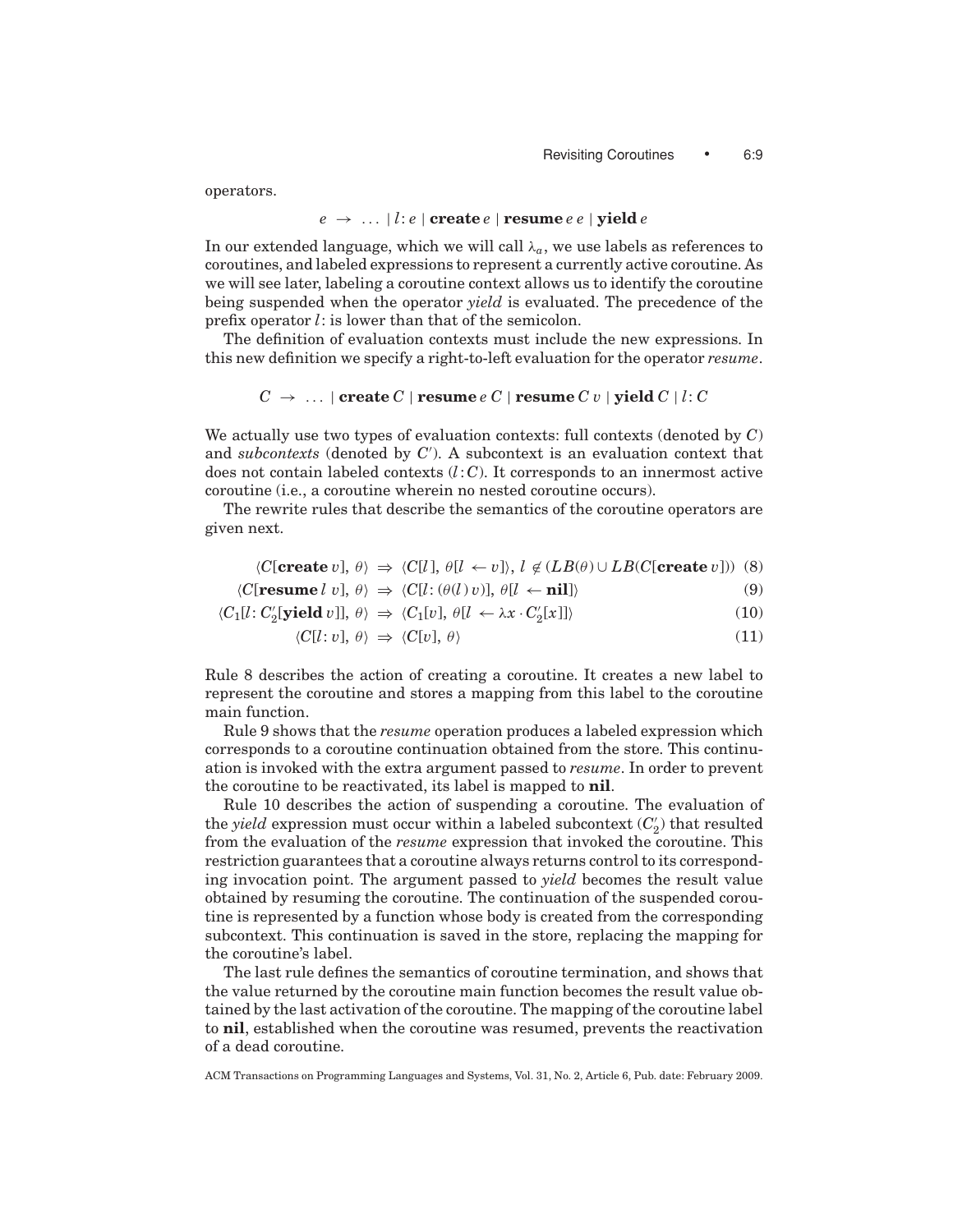### 6:10 • A. L. de Moura and R. Ierusalimschy

# 4. PROGRAMMING WITH FULL ASYMMETRIC COROUTINES

This section provides some programming examples that illustrate the use of full asymmetric coroutines as a general control construct. We begin by presenting a full asymmetric coroutine facility provided by the general-purpose programming language Lua. This facility is then used to implement different useful control behaviors, including some representative examples of the use of continuations.

### 4.1 An Example of a Full Asymmetric Coroutine Facility

As we mentioned in Section 2.3, the incorporation of asymmetric coroutine facilities is a growing trend in the context of modern scripting languages such as Python and Perl. However, the coroutine mechanisms provided by these languages are typically intended for supporting specific constructs, and do not implement our concept of full coroutines. In particular, they do not provide stackful coroutines.

Lua [Ierusalimschy et al. 1996; Ierusalimschy 2003] follows a different approach. Since its version 5.0, Lua provides full asymmetric coroutines intended for use as a general control abstraction.

4.1.1 *An Overview of Lua.* Lua is a lightweight scripting language that supports general procedural programming with data description facilities. It is dynamically typed, lexically scoped, and has automatic memory management.

Functions in Lua are first-class values: They can be stored in variables, passed as arguments to other functions, and returned as results. Lua functions are always anonymous; the syntax

```
function foo(x) ... end
```
is merely a syntactical sugar for

```
foo = function (x) ... end
```
Variables in Lua can be either *global* or *local*. Global variables are not declared and are implicitly given an initial nil value. Local variables are lexically scoped and must be explicitly declared.

Function parameters work exactly as local variables, initialized with the values of the actual arguments provided in the function call. Lua adjusts the number of actual arguments to the number of parameters: Extra arguments are thrown away, extra parameters are given a nil value.

Tables in Lua are associative arrays and can be indexed with any value; they may be used to represent ordinary arrays, symbol tables, sets, records, etc. In order to support a convenient representation of records, Lua uses a field name as an index and provides a.name as syntactic sugar for a["name"].

Lua provides an almost conventional set of statements, similar to those in Pascal or C, including assignments, function calls, and traditional control structures (if, while, repeat, and for). Lua also supports some not so conventional features such as multiple assignments and multiple results.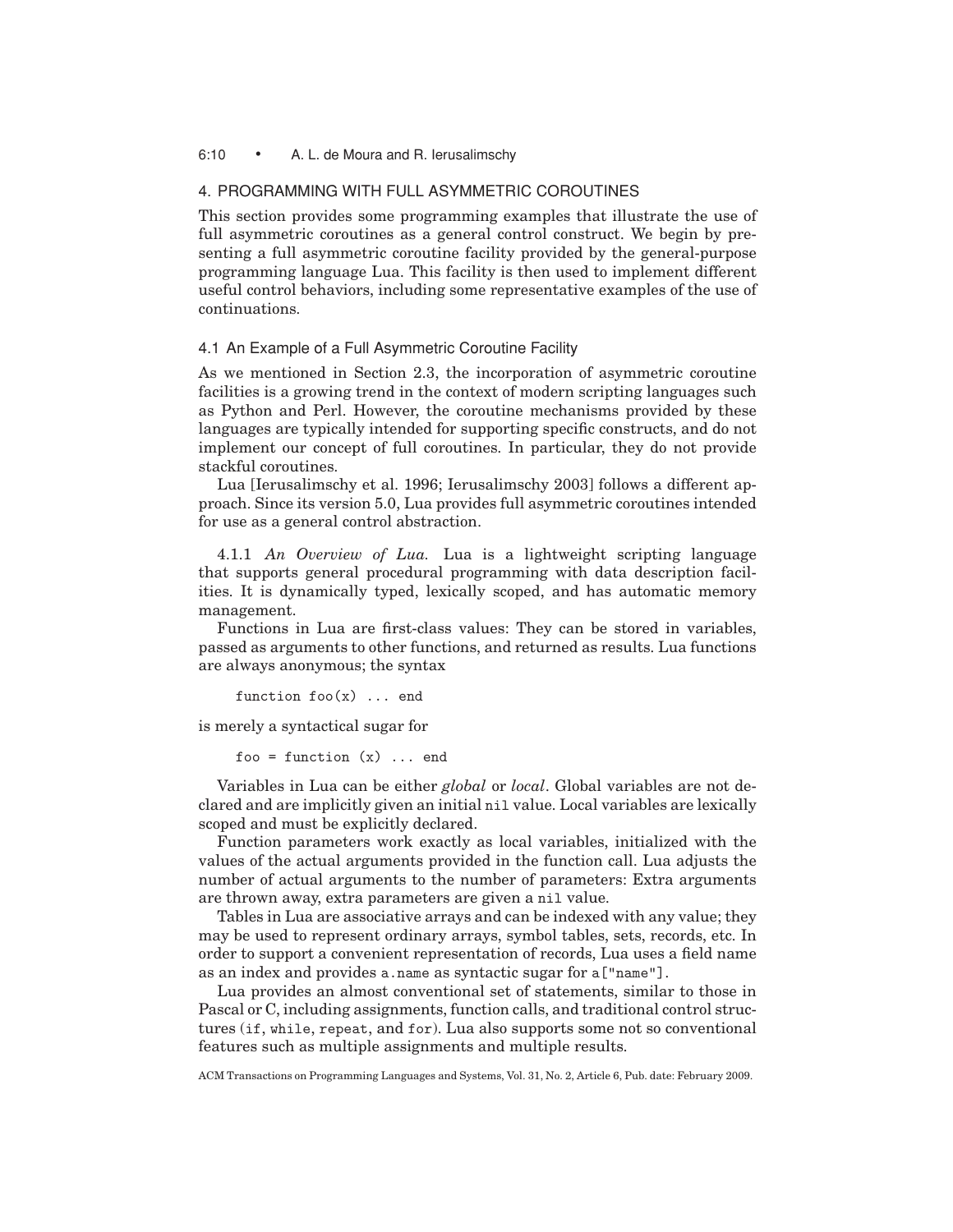```
function inorder(node)
  if node then
    inorder(node.left)
    coroutine.yield(node.key)
    inorder(node.right)
  end
end
function inorder iterator(tree)
  return coroutine.wrap(function()
                           inorder(tree)
                          return nil
                        end)
end
```
Fig. 1. A binary tree iterator implemented with Lua coroutines.

4.1.2 *Lua Coroutines.* Except for some additional features supported by the language, Lua coroutine facilities follow the semantics of full asymmetric coroutines described in Section 3. Moura et al. [2004] provide a detailed description of these facilities; we present here only the facilities that we use in our programming examples.

As in most Lua libraries, Lua coroutine operations are packed in a global table (table coroutine). Function coroutine.wrap creates a new coroutine. It receives as argument a Lua function that represents the main body of the coroutine and returns a function that, when called, *resumes* that coroutine.<sup>7</sup> The semantics of the Lua function wrap can be easily defined in terms of the operators **create** and **resume** of the language  $\lambda_a$ .

# $w \cdot \text{map} = \lambda f \cdot \text{let } l = \text{create } f \text{ in } \lambda x \cdot \text{resume } l x$

Function coroutine.yield basically follows the semantics of the operator **yield**. It suspends the execution of the active coroutine, and returns control to that coroutine's last activation point.

### 4.2 Implementing Generators

A *generator* is a control abstraction that produces a sequence of values, returning a new value to its caller for each invocation. Besides the capability of keeping state, the possibility of exchanging data when transferring control makes asymmetric coroutines a very convenient facility for implementing generators.

A typical use of generators is to implement *iterators*, a related control abstraction that allows traversing a data structure. The Lua code shown in Figure 1 implements a classical example: an iterator that traverses a binary tree in in-order. In this example, tree nodes are represented by Lua tables

 $7$ Lua also offers a more primitive operation for creating coroutines, called coroutine.create. This operation returns a coroutine object that allows other operations over the coroutine, such as inspecting its stack, its status, etc. When we do not need these facilities, the higher-level wrap is simpler to use.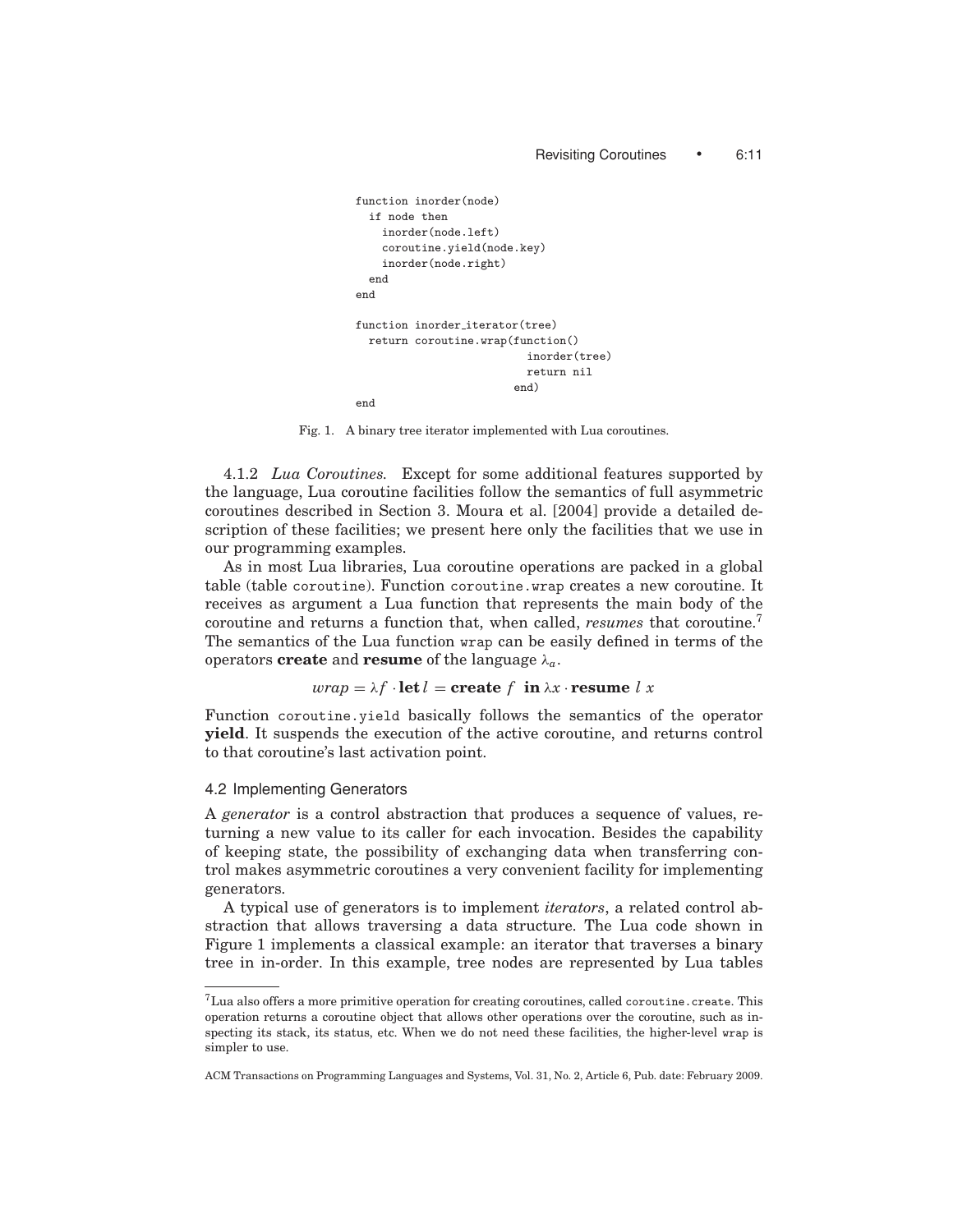```
function merge(t1, t2)
 local it1 = inorder_iterator(t1)
  local it2 = inorder_iterator(t2)
  local v1 = it1()local v2 = it2()while v1 \tilde{} = nil or v2 \tilde{} = nil do
    if v1 \tilde{} = nil and (v2 == nil or v1 < v2) then
      print(v1); v1 = it1()else
      print(v2); v2 = it2()end
  end
end
```
Fig. 2. Merging two binary trees.

containing three fields: key, left, and right. Field key stores the node value (a number); fields left and right contain references to the node's respective children.

Function inorder iterator receives as argument a binary tree's root node and returns an iterator that successively produces the values stored in the tree. The possibility of yielding from inside nested calls allows a concise implementation of the tree iterator: The traversal of the tree is performed by an auxiliary recursive function (inorder) that yields the produced value directly to the iterator's caller. The end of a traversal is signaled by a nil value, returned by the iterator's main function when it terminates.

Figure 2 shows an example of use of the binary tree iterator: merging two binary trees. Function merge receives as arguments the two trees' root nodes. It begins by creating iterators for the trees (it1 and it2) and collecting their smallest elements (v1 and v2). The while loop prints the smallest value and reinvokes the corresponding iterator for obtaining its next element, continuing until the elements in both trees are exhausted.

However useful, implementing data-structure iterators is not the only application for generators. The next section provides an example of the use of generators in a quite different scenario.

### 4.3 Goal-Oriented Programming

Goal-oriented programming, as implemented in pattern-matching [Griswold and Griswold 1983] and also in Prolog-like queries [Clocksin and Mellish 1981], involves solving a problem or goal that is either a *primitive* goal or a *disjunction* of alternative goals. These alternative goals may be, in turn, *conjunctions* of subgoals that must be satisfied in succession, each of them contributing a partial outcome to the final result. In pattern-matching problems, matching string literals are primitive goals, alternative patterns are disjunctions of goals, and sequences of patterns are conjunctions of subgoals. In Prolog, the unification process is an example of a primitive goal, a relation constitutes a disjunction,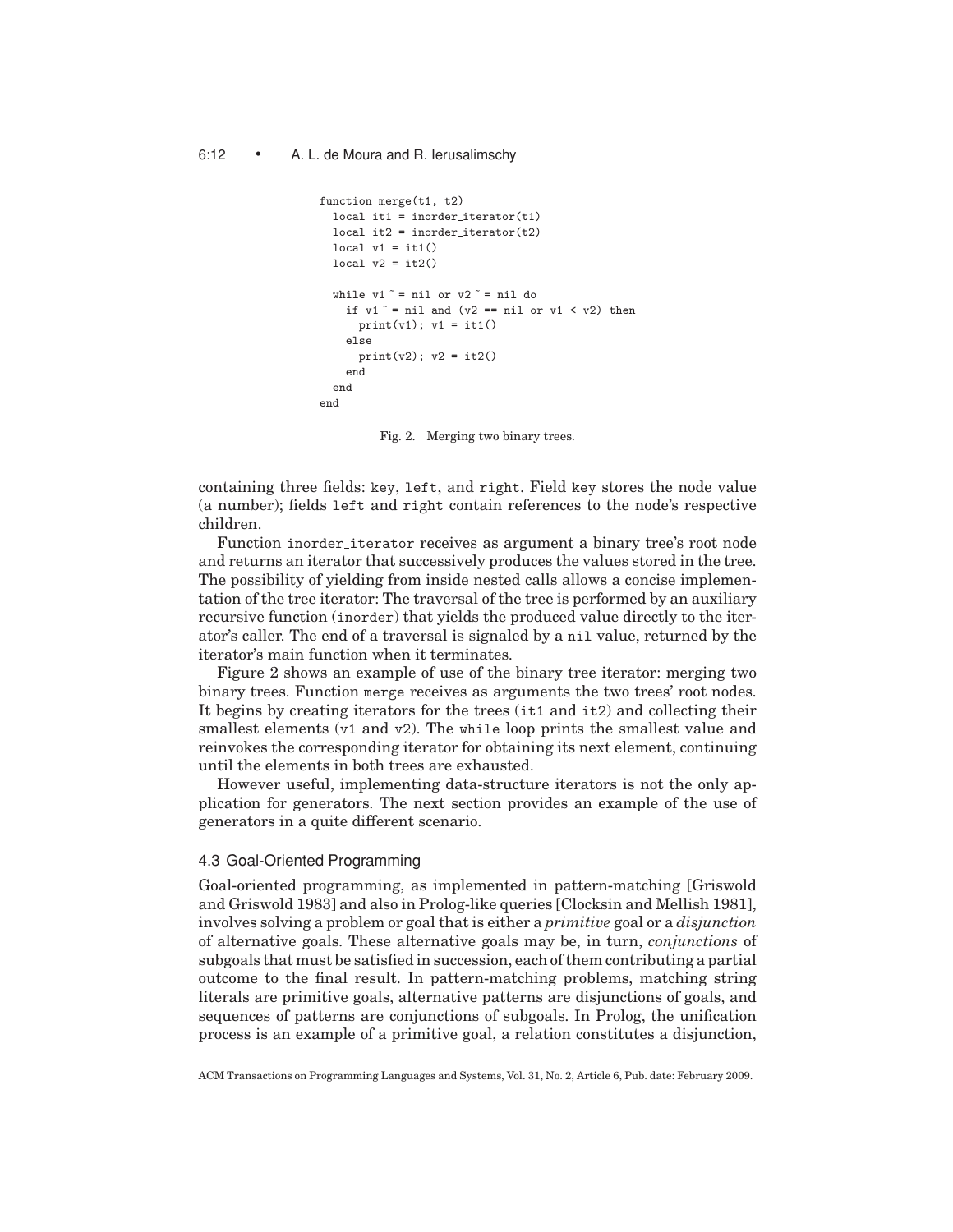and rules are conjunctions. In this context, solving a problem typically requires the implementation of a backtracking mechanism that successively tries each alternative until an adequate result is found.

Some authors (e.g., Bruggeman et al. [1996]) cite some implementations of Prolog-style backtracking (e.g., Haynes [1987]) as a scenario that demands multishot continuations. This implementation is based on a well-known model of backtracking computation—the *two-continuation model*—that uses two types of continuations: a multishot *success* continuation, which consumes a candidate answer, and a one-shot *failure* continuation that is invoked to get another answer [Wand and Vaillancourt 2004].

However, this type of control behavior can be easily implemented with full asymmetric coroutines used as generators.<sup>8</sup> Wrapping a goal in a coroutine allows a backtracker (a simple loop) to successively retry (*resume*) the goal until an adequate result is found. A primitive goal can be defined as a function that *yields* a result at each invocation. A disjunction can be implemented by a function that sequentially invokes its alternative goals. A conjunction of two subgoals can be defined as a function that iterates on the first subgoal, invoking the second one for each produced outcome.

As an example, let us consider a pattern-matching problem. Our goal is to match a string S with a pattern patt, which can be expressed by combining subgoals that represent alternative matchings or sequences of subpatterns. An example of such a pattern is as follows.

("abc"|"de")."x"

Figure 3 shows our implementation of pattern-matching with Lua coroutines. Each pattern function receives the subject string and a starting position. For each successful matching, it yields the next position to be checked. When it cannot find more matchings, it returns nil. Our primitive goal corresponds to matching a substring of S with a string literal. Function prim implements this goal; it receives as argument a string value and returns a function that tries to match it with a substring of S starting at the given position. If the goal succeeds, the position in S that immediately follows the match is yielded. Function prim uses two auxiliary functions from Lua's string library: string.len, which returns the length of a string, and string. sub, which returns a substring starting and ending at the given positions.

Alternative patterns for a substring correspond to a disjunction of goals. They are implemented by function alt, which receives as arguments the two alternative goals and returns a function that tries to find a match in S by invoking these goals. If a successful match is found, the new position yielded by the invoked goal goes directly to that function's caller.

Matching a substring with a sequence of patterns corresponds to a conjunction of subgoals, implemented by function seq. The resulting pattern function creates an auxiliary coroutine (btpoint) to iterate on the first subgoal. Each

<sup>8</sup>This style of backtracking can also be implemented with one-shot delimited continuations, as shown by Sitaram [1993], or even with restricted forms of coroutines such as Icon generators.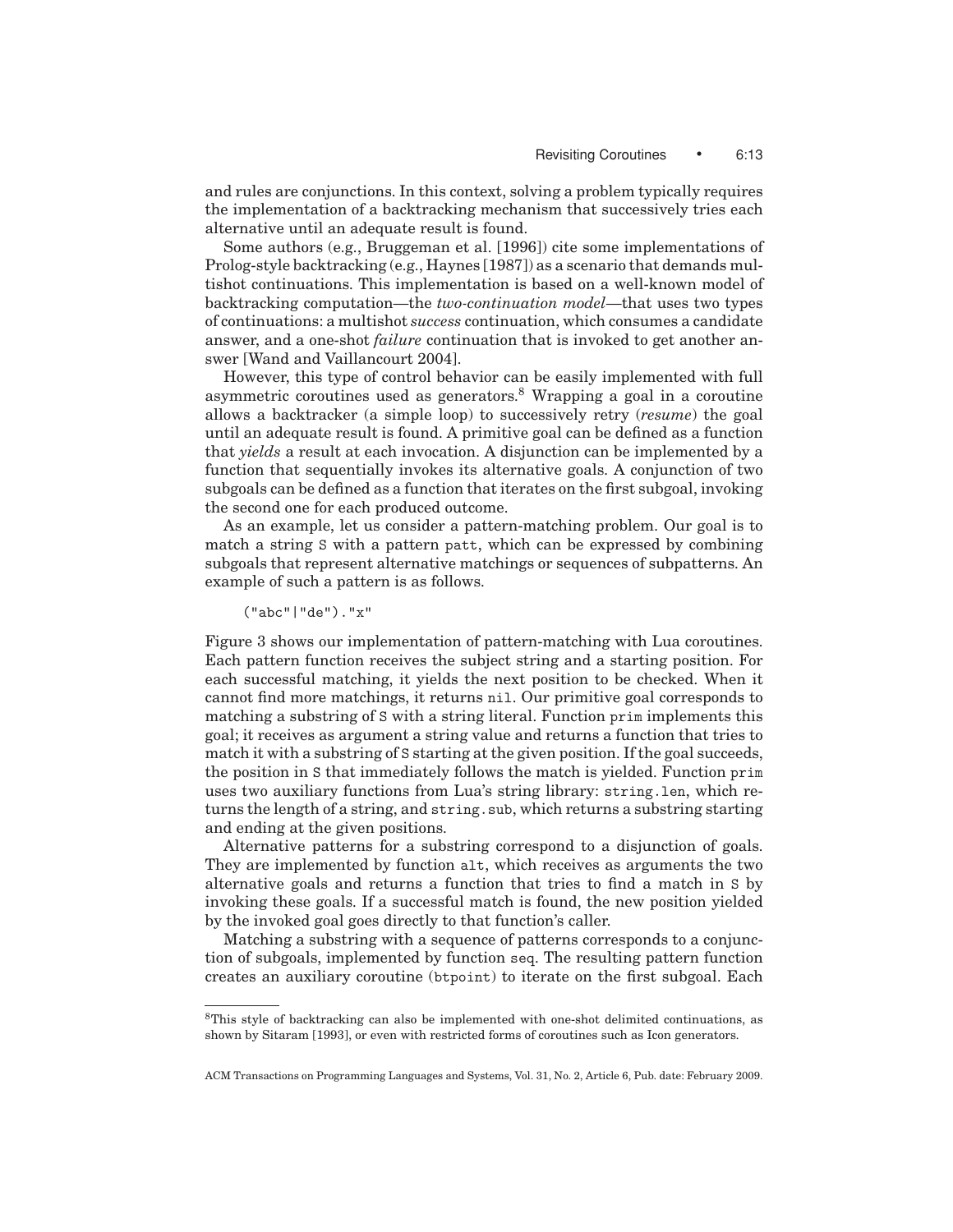```
6:14 • A. L. de Moura and R. Ierusalimschy
```

```
-- matching a string literal (primitive goal)
function prim(str)
 return function(S, pos)
          local len = string.len(str)
          if string.sub(S, pos, pos+len-1) == str then
             coroutine.yield(pos+len)
           end
         end
end
-- alternative patterns (disjunction)
function alt(patt1, patt2)
 return function(S, pos)
          patt1(S, pos)
          patt2(S, pos)
         end
end
-- sequence of sub-patterns (conjunction)
function seq(patt1, patt2)
 return function(S, pos)
          local btpoint = coroutine.wrap(function() patt1(S, pos) end)
          for npos in btpoint do patt2(S, npos) end
         end
end
```
Fig. 3. Goal-oriented programming: pattern matching.

successful match obtained by invoking this subgoal results in a new position in S where the second subgoal is to be satisfied. If a successful match for the second subgoal is found, the new position yielded by it goes directly to the function's caller.

Using the functions just described, the pattern ("abc"|"de")."x" can be defined as follows.

patt = seq(alt(prim("abc"), prim("de")), prim("x"))

Finally, function match verifies if string S matches this pattern.

```
function match(S, patt)
 local len = string.len(S)
 local m = coroutine.wrap(function() patt(S, 1) end)
 for pos in m do
    if pos == len + 1 then
      return true
    end
  end
  return false
end
```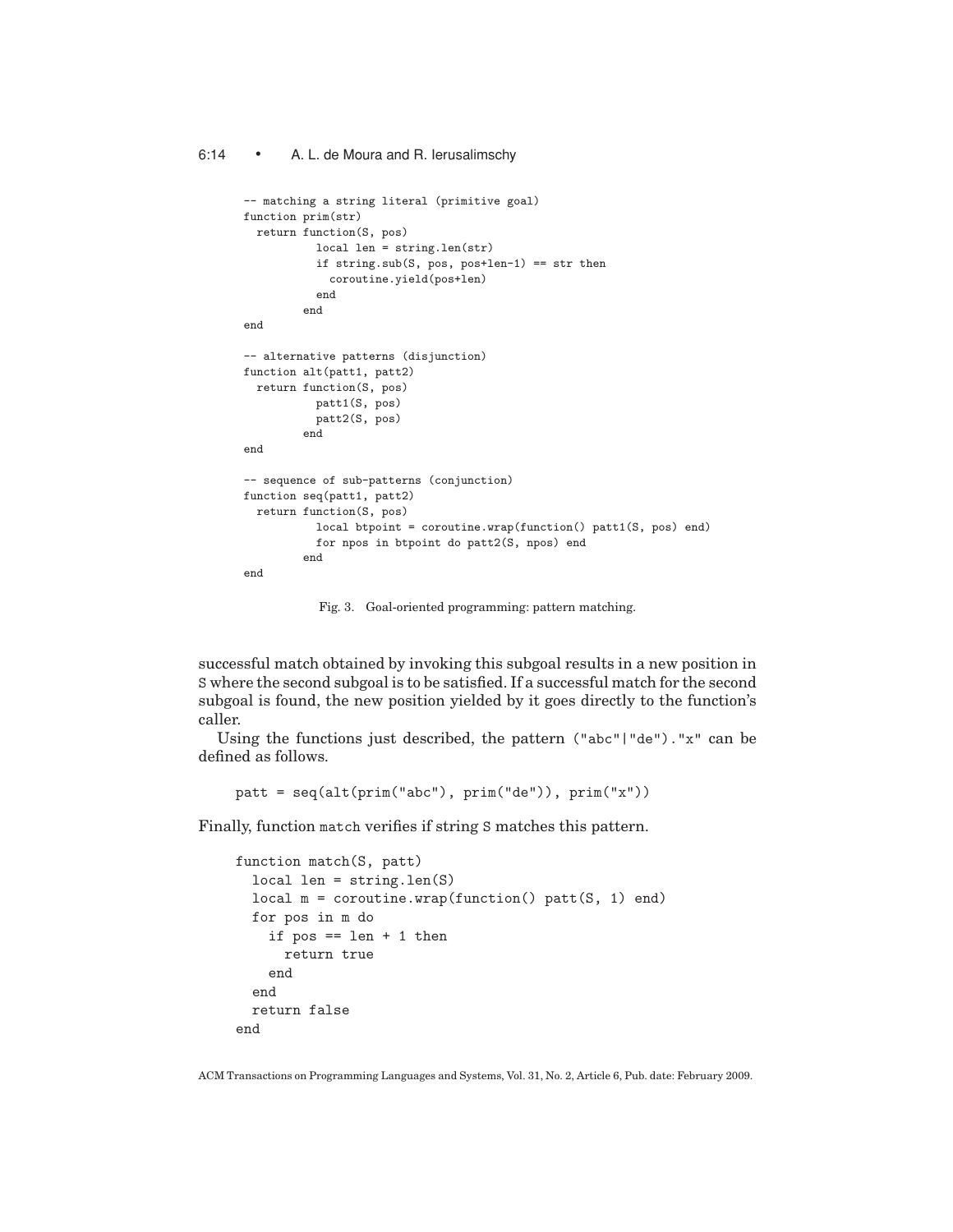Danvy and Filinski [1990] present two different implementations of patternmatching, one using delimited continuations in the form of shift/reset primitives, and the other using explicit continuation passing style.

Both implementations need multishot continuations for the success case. Coroutines support only one-shot continuations, so our implementation follows a different approach. If we observe the CPS implementation, it is easy to see that the only places where it creates continuations are the conjunction (concatenation) operation and the main match function. In our implementation, these operations use an explicit loop to create distinct continuations for each success match, thus avoiding invoking the same continuation twice.

### 4.4 Cooperative Multitasking

One of the most obvious uses of coroutines is to implement multitasking. However, due mainly to the wide adoption of multithreading in modern mainstream languages, this suitable use of coroutines is currently disregarded.

A language with coroutines does not require additional concurrency constructs. Like threads and engines [Haynes and Friedman 1987a], coroutines embody independent computations that can be suspended and later restarted from the point of suspension. However, while engines and most implementations of threads provide preemption-based multitasking, coroutines provide a concurrency model which is essentially cooperative: A coroutine must voluntarily release control to allow other coroutines to proceed.

In a cooperative multitasking environment, the interleaving of concurrent tasks is deterministic, and race conditions do not occur. Coordinating access to shared resources is a simple task, and the need for synchronization mechanisms is minimized. Preemptive scheduling needs more complex synchronization mechanisms, making the development of correct multithreading applications a difficult task. In some contexts, such as operating systems and real-time applications, timely responses are essential, and therefore preemption is unavoidable. However, the timing requirements for most concurrent applications are not critical. Moreover, differently from operating system developers, application developers usually have little or no experience in concurrent programming. In this scenario, a cooperative multitasking environment seems more appropriate.

Cooperative multitasking can involve occasional fairness problems when concurrent tasks execute time-consuming operations. In nonpreemptive operating systems, where the concurrent tasks are typically noncollaborative independent programs, fairness problems can be rather difficult to solve. In this context, when a program monopolizes processing resources, it impacts the progress of other programs, not its own. As a consequence of this behavior, program developers will neither be aware of the need to insert yield statements in time-consuming operations, nor motivated to do so. Moreover, performance problems and starvation conditions are not easily reproduced, and there is virtually no way for the programmer to check where suspension requests can be adequately inserted.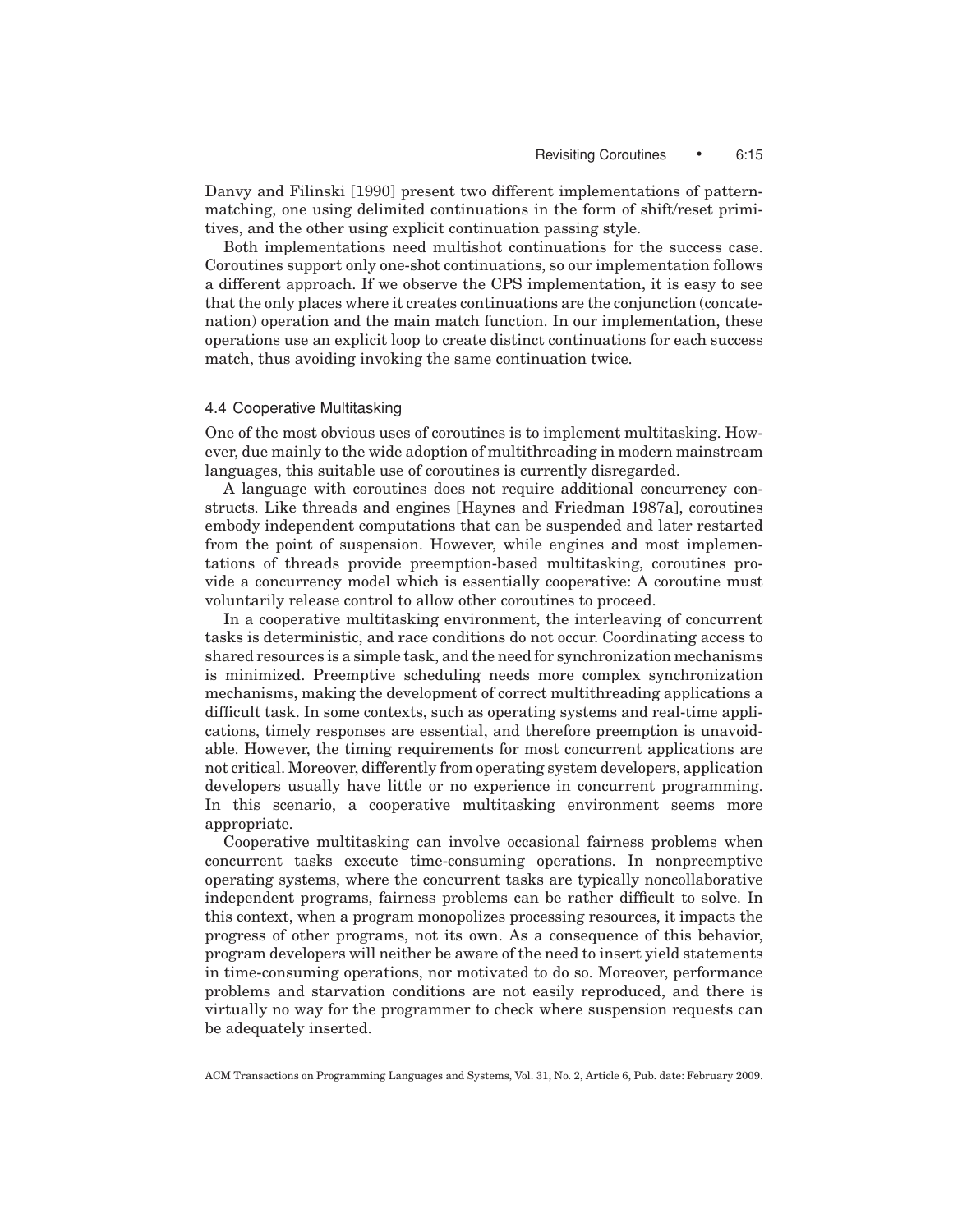#### 6:16 • A. L. de Moura and R. Ierusalimschy

```
-- list of "live" tasks
tasks = \{\}-- create a task
function create task(f)
 local co = coroutine.wrap(function() f(); return "ended" end)
 table.insert(tasks, co)
end
-- task dispatcher
function dispatcher()
 local i = 1while true do
    if tasks[i] == nil then
      if tasks[1] == nil then break end
     i = 1end
   local status = tasks[i]()if status == "ended" then
     table.remove(tasks, i)
    else
     i = i + 1end
  end
end
```
Fig. 4. Implementing cooperative multitasking.

User-level multitasking presents a somewhat different scenario, where coroutines are part of the same program and collaborate to achieve a common goal. Since fairness problems are restricted to the collaborative environment, they are more easily identified and reproduced. Therefore, with cooperative user-level multitasking, fairness is not as big a problem as it is in a noncooperative scenario. Nevertheless, fairness is still a difficulty when programming cooperative multitasking applications.<sup>9</sup>

Implementing cooperative multitasking in terms of full asymmetric coroutines is straightforward, as illustrated in Figure 4. Concurrent tasks are modeled by coroutines; when a new task is created, it is inserted in a list of *live* tasks implemented by a Lua table. This table, initially empty, is created by the *constructor expression* {}.

A simple task dispatcher can be implemented by a loop that iterates on this list, resuming the live tasks and removing the ones that have finished their work. (Function table.remove removes the given item from a table, moving down the upper indices to close the gap.) The end of a task is signaled by a predefined value returned by the coroutine main function (the string "ended"). When a task suspends its execution (by calling function coroutine.yield with no arguments), a nil value is returned to the dispatcher.

<sup>9</sup>We may say that by removing preemption, we have easier correctness at the expense of harder fairness.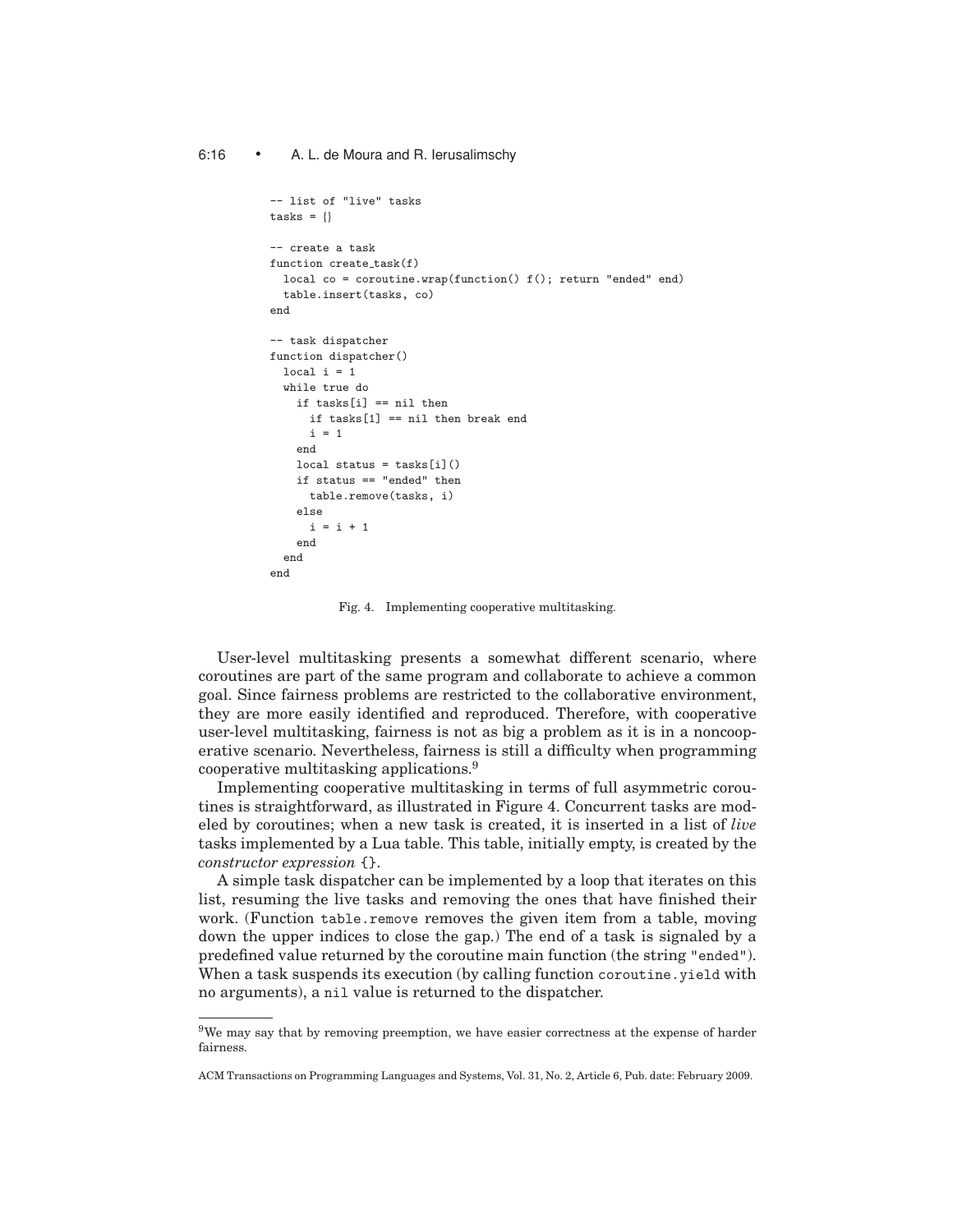#### Revisiting Coroutines • 6:17

Besides fairness, another drawback of user-level cooperative multitasking arises when using blocking operations. If, for instance, a coroutine calls an I/O operation and blocks, the entire program blocks until the operation completes. For many concurrent applications, this is an unacceptable behavior. Nonetheless, this situation is easily avoided by providing auxiliary functions that initiate an I/O operation and suspend the active coroutine when the operation cannot be immediately completed. Ierusalimschy [2003] shows an example of a concurrent application that uses Lua coroutines and includes nonblocking facilities. That example makes use of a select operation when all coroutines are blocked, thus avoiding unnecessary polling.

Currently, there is some renewal of interest in cooperative multitasking as an alternative to multithreading [Adya et al. 2002; Behren et al. 2003]. However, the concurrent constructs that support cooperative multitasking in most of the proposed environments are usually provided by libraries or system resources like Window's *fibers* [Richter 1997]. Interestingly, although the description of the concurrency mechanisms employed in those environments is no more than a description of coroutines plus a dispatcher, the term *coroutine* is not even mentioned.

Fair Threads [Serrano et al. 2004] is an example of an interesting model of concurrent programming which combines preemptive *service* threads and cooperative *user* threads. In this model, user threads cooperate either explicitly (by means of a *yield* operation) or implicitly (by waiting for *signals*). A cooperation mechanism based on signaling conditions is not difficult to add to our coroutine scheduler.

# 5. EXPRESSING ALTERNATIVE CONTROL STRUCTURES

In the previous section, we provided some examples that illustrate the usefulness of full asymmetric coroutines as a general control construct. In this section we explore the expressive power of full asymmetric coroutines relative to other control abstractions. We will show that full asymmetric coroutines can implement not only symmetric coroutines, but also one-shot continuations and one-shot delimited continuations; therefore, they can provide any sort of control structure implemented by those constructs. In other words, asymmetric coroutines has the same expressive power of these other constructs.

Our notion of expressive power is as follows: Given two languages *A* and *B* with a common core, differing only in that one has a set of operators  $\{a_1, \ldots, a_n\}$ and the other a set  $\{b_1, \ldots, b_m\}$ , we say that *A* has (at least) the same expressive power of *B* (or that *A* is as least as expressive as *B*) if there is a context *C* such that, if a program *e* results in *v* in language *B*, then the program  $C[e]$  also results in *v* in language *A*. 10

<sup>10</sup>Formally, we must also allow specific local transformations from the original expression in language *B* to the expression in language *A*: Any application of an operator *bi*, which is a primitive operation in *B*, is changed to a regular function application in *A*.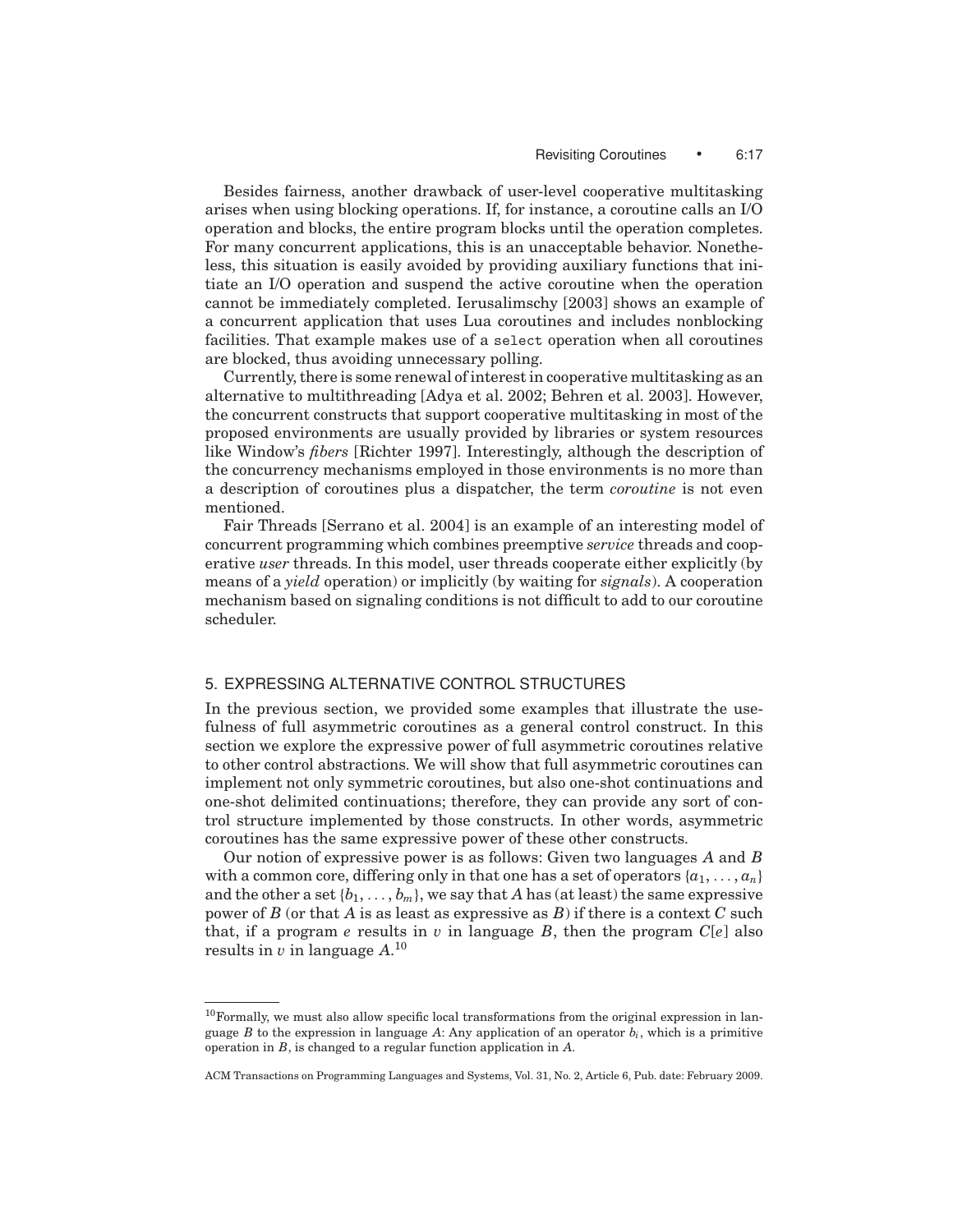### 6:18 • A. L. de Moura and R. Ierusalimschy

#### 5.1 Symmetric Coroutines

The basic characteristic of symmetric coroutine facilities is the provision of a single control-transfer operation that allows coroutines to pass control explicitly among themselves. Therefore, our model of symmetric coroutines needs only two basic operators: *create* and *transfer*. For convenience, it also provides another operator, *current*, that returns a reference to the running (current) coroutine.

Creating a symmetric coroutine is similar to creating an asymmetric coroutine: The operator *create* receives a procedural argument (the coroutine main body) and returns a reference to the new coroutine. The operator *transfer* saves the continuation point of the current coroutine and (re)activates the coroutine whose reference is passed as its first argument. The reactivated coroutine starts executing at its saved continuation point and runs until it transfers control to another coroutine, or until its main function terminates. The end of the main coroutine is the end of the program; the end of any other coroutine implicitly transfers the control back to the main coroutine.

Like our asymmetric coroutines, our symmetric coroutines can exchange data; when a coroutine transfers control, the second argument given to the operator *transfer* becomes the result value of the transfer operation which suspended the reactivated coroutine.

Let us formalize our model of symmetric coroutines. We do so by extending the core language introduced in Section 3.2. We will call this extended language  $\lambda_{sym}$ . We begin by extending the set of expressions with the symmetric coroutine operators.

$$
e \rightarrow l | x | \lambda x \cdot e | ee | x := e | if e \textbf{ then } e \textbf{ else } e | e = e | \textbf{ nil} |
$$
  
create  $e | \textbf{ transfer } e e | \textbf{ current}$ 

We also extend the definition of evaluation contexts to include the new expressions, specifying a right-to-left evaluation for the arguments of *transfer*.

$$
C \rightarrow \Box e C | C v | x := C | \textbf{if} C \textbf{ then } e \textbf{ else } e | C = e | v = C |
$$
  
**create** C | **transfer** c | **transfer** C v

In our semantics for symmetric coroutines, rewrite rules are applied to expression-store-label triplets; the third element of this triplet represents the active coroutine. A distinguished label  $l<sub>I</sub>$  identifies the main coroutine. The first rules of  $\lambda_{sym}$  are similar to rules 1–7 of the core language, except that they operate on triplets instead of pairs, never changing the active coroutine.

The new rules for the symmetric coroutine operations are as follows.

 $\langle C[\text{create } v], \theta, l_1 \rangle \Rightarrow \langle C[l_2], \theta[l_2 \leftarrow v], l_1 \rangle$ , where  $l_2$  is a fresh label (12)  $\langle C[\textbf{transfer} \, l_2 \, v], \, \theta, \, l_1 \rangle \Rightarrow \langle \theta(l_2) \, v, \, \theta(l_2 \leftarrow \textbf{nil}, \, l_1 \leftarrow \lambda x \cdot C[x]], \, l_2 \rangle, \, l_1 \neq l_2 \, (13)$ 

- $\langle C[$ **transfer**  $l$   $v$ ],  $\theta$ ,  $l$   $\rangle \Rightarrow \langle C[v], \theta$ ,  $l$   $\rangle$  (14)
	- $\langle C[\text{current}], \theta, l \rangle \Rightarrow \langle C[l], \theta, l \rangle$  (15)

$$
\langle v, \theta, l \rangle \Rightarrow \langle \theta(l_I) v, \theta(l_I \leftarrow \textbf{nil}], l_I \rangle, l \neq l_I
$$
 (16)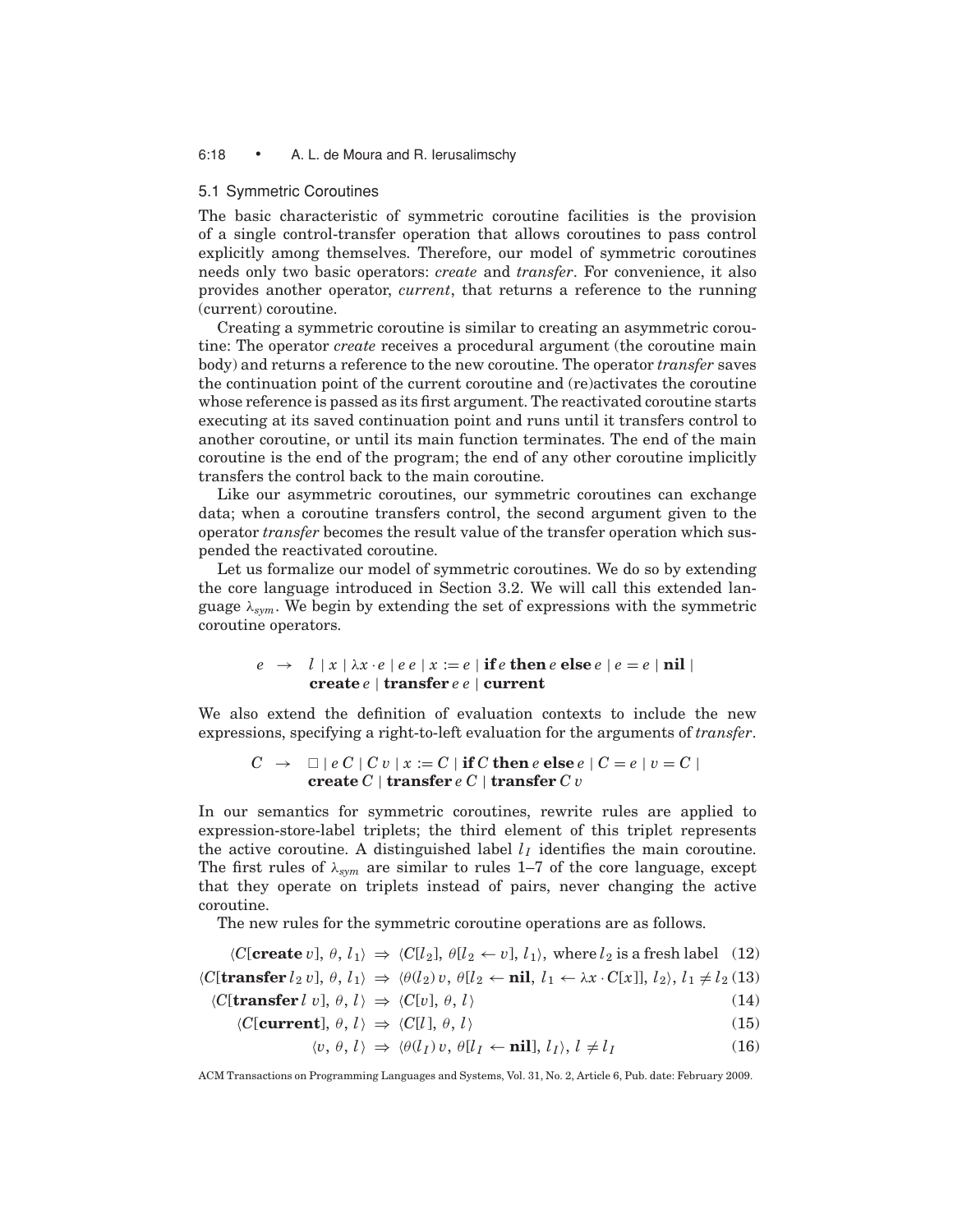Rule 12 describes the semantics of creating a symmetric coroutine; this operation is similar to the creation of an asymmetric coroutine, described in Section 3.2.

Rule 13 describes the transfer of control between symmetric coroutines. A transfer binds the current label  $l_1$  to the current continuation  $C$  in the store, and gets the continuation of the coroutine to be (re)activated  $(\theta'(l_2))$ . This continuation is then invoked with the second argument passed to *transfer*. Rule 14 handles the particular case where a coroutine transfers control to itself; this operation simply returns the given value.

Rule 15 provides the semantics for the **current** primitive.

Rule 16 describes what happens when a coroutine ends. The continuation of the main coroutine is invoked with the value given by the ending coroutine. The end of the main coroutine ends the program, so there is no rule for that case. We say that  $e \Downarrow v$  if  $\langle e, \theta_0, l_I \rangle \stackrel{*}{\Rightarrow} \langle v, \theta, l_I \rangle$  for some store  $\theta$ .

The implementation of symmetric coroutines on top of asymmetric facilities is not difficult. Symmetrical transfers of control between asymmetric coroutines can be simulated with pairs of yield-resume operations and an auxiliary dispatching loop that acts as an intermediary in the switch of control between the two coroutines. When a coroutine wishes to transfer control, it *yields* to the dispatching loop, which in turn *resumes* the coroutine that must be reactivated. Following these guidelines, Figure 5 shows the implementation of symmetric coroutines in Lua. When function transfer is called for the first time (i.e., by the main coroutine), the dispatching loop is started. When transfer is invoked by an active coroutine, function coroutine.yield is called to reactivate the dispatcher. Global variable current always contains a reference to the running (current) coroutine. An auxiliary variable (main) represents the main coroutine (it has the same role as label  $l_I$  in the semantics of  $\lambda_{sym}$ .)

The following definition is a straightforward translation of transfer and current in Figure 5 to the language  $\lambda_a$ :<sup>11</sup>

```
let current = \textbf{create} \lambda x \cdot x \textbf{in}let transfer =
  let main = currentin
  let next = main in
  let disp = nil in
  disp := \lambda val.if current = main then val else (next := main; C_d [resume current val]);
  λco · λval.
     if current = main then current := co; disp val else (next := co;yield val)
```
**in**···

where the context  $C_d$  is defined as follows.

 $\mathbf{let } val = \Box \mathbf{ in } \mathit{current} := \mathit{next}; \mathit{disp } \mathit{val}$ 

<sup>11</sup>We use the technique of first declaring the variable *disp* and then defining its value to allow a recursive function.

ACM Transactions on Programming Languages and Systems, Vol. 31, No. 2, Article 6, Pub. date: February 2009.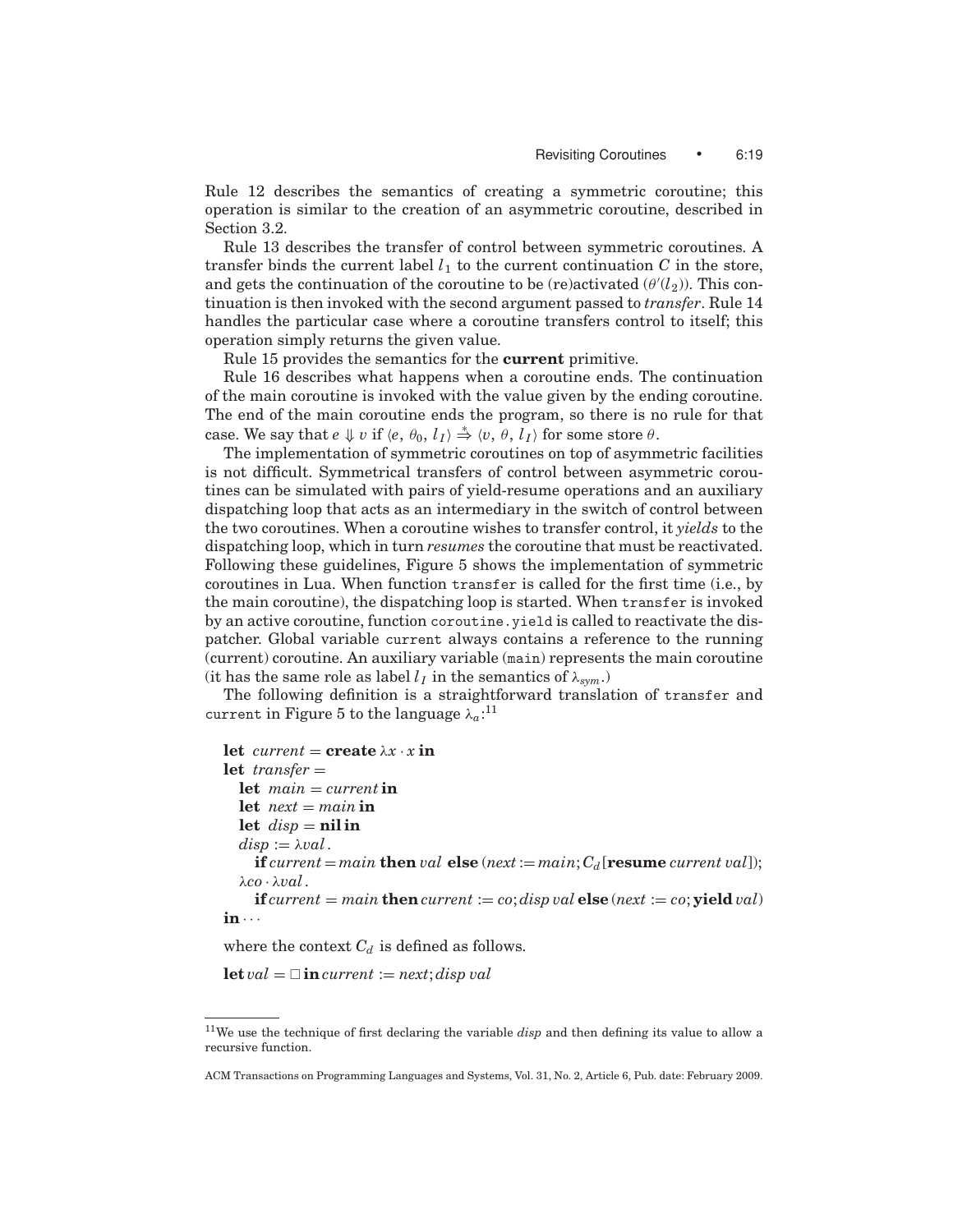6:20 • A. L. de Moura and R. Ierusalimschy

```
-- creates a distinguished coroutine
current = coroutine.wrap(function (x) end)
local next = mainlocal main = current
create = coroutine.wrap
transfer = function(co, val)if current == main then
    current = co
   while current = main - dispatching loop
     next = mainval = current(val)
      current = next
    end
   return val
  else
   next = coreturn coroutine.yield(val)
  end
end
```
Fig. 5. Implementing symmetric coroutines with Lua asymmetric coroutines.

To prove the correctness of this definition we must show that for any expression *e*, if  $e \Downarrow v$  in  $\lambda_{sym}$ , then (let *current* = ··· **in** let *transfer* = ··· **in**  $e) \Downarrow v$  in  $\lambda_a$ . Roughly, we can prove this by defining a mapping from states in  $\lambda_{sym}$  to states in  $\lambda_a$ , and then showing that the transition rules preserve the mapping. In Ierusalimschy and de Moura [2008] we present the complete proof.

For completeness, we will now show how to emulate  $\lambda_a$  programs on top of λ*sym*, that is, how to implement **resume**–**yield** using **transfer**. A naive (but slightly wrong) implementation could be like the one given next.

```
\text{let } yield = \textbf{nil} \textbf{in}let resume = \lambdaco \cdot \lambdaval.
            let previous = current in
            let \textit{oldyield} = \textit{yield} in
               yield := \lambda val \cdot (yield := oldyield;transfer previous val);
                transfer co val
in ···
```
Function *yield* is initially **nil** because the main coroutine cannot yield. Function *resume* contains the bulk of the implementation. First it saves the current coroutine and the current value of *yield*. Then it redefines *yield* as a function that, when called, restores *yield* and transfers control back to the now-current coroutine. Finally, *resume* transfers control to the invoked coroutine.

The problem with this definition happens when a coroutine terminates its main function. Language λ*sym* transfers control back to the main coroutine, but in  $\lambda_a$  control should return to the corresponding **resume**. To solve this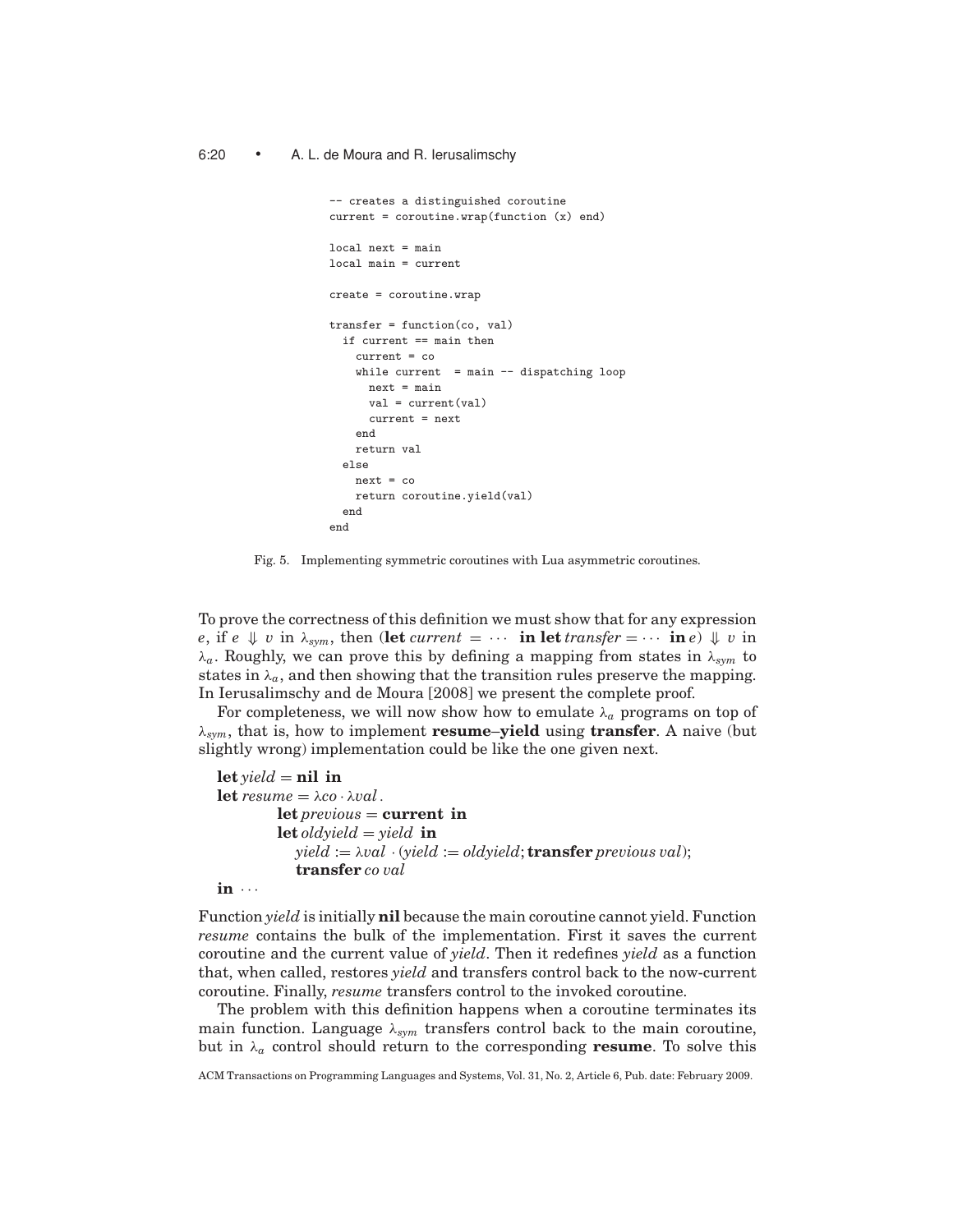problem, we insert in *resume* a new variable *test* which controls whether *yield* was properly called.

```
\text{let } yield = nil in
let \textit{resume} = \lambda \textit{co} \cdot \lambda \textit{val}.
           let previous = current in
           \text{let } oldyield = yield \text{ in}let \text{ } test = nil \text{ } inyield := \lambda val \cdot (yield := oldyield; test := \lambda x \cdot x; transfer previous val);
               test := \lambda val \cdot test (yield val);
               test (transfer co val)
  in···
```
When a coroutine yields, *test* is set to the identity function, so it has no effect and *resume* behaves as before. When a coroutine returns without yielding (i.e., its main function returns), *test* yields the returned value (and repeats the test when control eventually returns).

# 5.2 One-Shot Continuations

Although conventional first-class continuation mechanisms allow a continuation to be invoked multiple times, in virtually all their useful applications continuations can be invoked only once. Motivated by this fact, Bruggeman et al. [1996] implemented the concept of *one-shot* continuations [Haynes and Friedman 1987b], introducing the control operator call/1cc. One-shot continuations differ from multishot continuations in that it is an error to invoke a one-shot continuation more than once, either implicitly (by returning from the procedure passed to call/1cc) or explicitly (by invoking the continuation created by call/1cc).

We again will extend our core language to create the language  $\lambda_{c1cc}$ , which supports one-shot continuations. The new expressions are **call1cc** (which captures a continuation) and **throw** (which invokes a continuation).

$$
e \rightarrow l | x | \lambda x \cdot e | ee | x := e | if e then e else e | e = e | nil |
$$
  
calllec e | throw v

The evaluation context is extended accordingly.

$$
C \rightarrow \Box e C | C v | x := C | \textbf{if } C \textbf{ then } e \textbf{ else } e | C = e | v = C |
$$
  
calllec C

A **throw** is not intended to be used directly by a programmer. It is created by a **call1cc** always with a value as its first operand, but only executes when it receives a second operand. So, we treat **throw** *v* as a value.

$$
v \rightarrow l \mid \lambda x \cdot e \mid \textbf{nil} \mid \textbf{throw} \, v
$$

If we drop the one-shot restriction, the semantics for first-class continuations is straightforward.

$$
\langle C[\textbf{calculate } v], \theta \rangle \Rightarrow \langle C[v (\textbf{throw } \lambda y \cdot C[y])], \theta \rangle
$$
  

$$
\langle C[\textbf{throw } v_1 v_2], \theta \rangle \Rightarrow \langle v_1 v_2, \theta \rangle
$$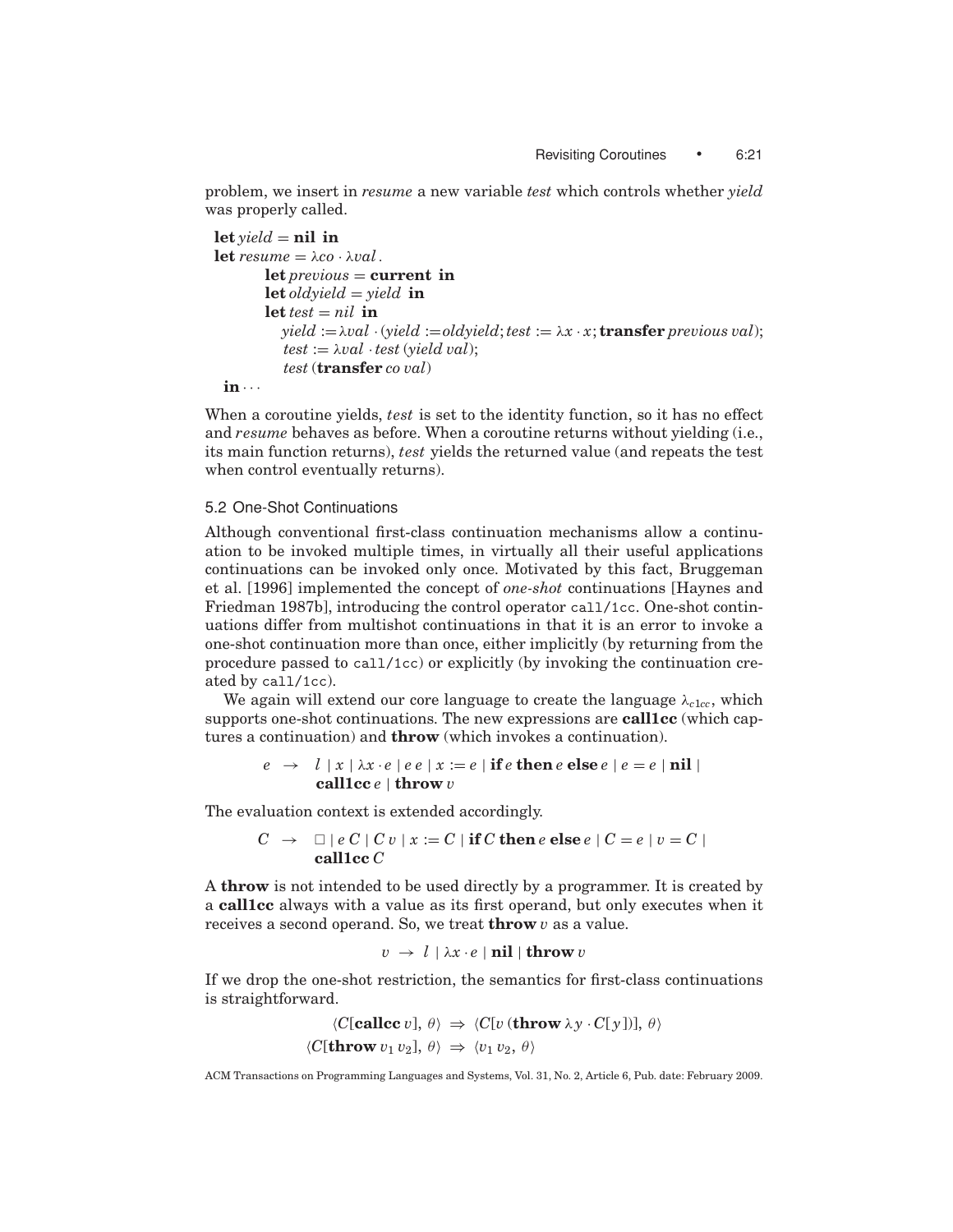### 6:22 • A. L. de Moura and R. Ierusalimschy

As expected, **callcc** calls its parameter with an argument that, when called, reinstalls the continuation that was active when **callcc** was invoked (*C*).

One problem with that semantics is that it duplicates the continuation *C*. After a **callcc**, *C* appears both as the current continuation and as a captured continuation inside the **throw** expression. This makes it quite difficult to ensure that a continuation is called only once. We can solve this difficulty by storing the continuation in the store.

 $\langle C[\textbf{calculate } v], \theta \rangle \Rightarrow \langle (\textbf{throw } l)(v(\textbf{throw } l)), \theta[l \leftarrow \lambda y \cdot C[y]] \rangle, l \notin \text{dom}(\theta)$  $\langle C[\textbf{throw } l \ v], \ \theta \rangle \Rightarrow \langle \theta(l) v, \ \theta \rangle$ 

It is easy to see that this semantics is equivalent to the previous one. In both semantics, if the continuation is ever invoked, the result will be  $(\lambda \gamma \cdot C[\gamma]) v$ . Otherwise, if the original argument to **callcc** returns, the result expression in the second semantics will be again  $(\lambda y \cdot C[y]) v$ , which reduces in two steps to the result of the first semantics, *C*[*v*].

Now, to ensure one-shotness, we redefine **throw** to invalidate its label after using it.

 $\langle C[\textbf{call} \textbf{loc} \, v], \, \theta \rangle \Rightarrow \langle (\textbf{throw } l) (v \, (\textbf{throw } l)), \, \theta[l \leftarrow \lambda y \cdot C[y]] \rangle, l \notin \text{dom}(\theta) \, (17)$  $\langle C[\textbf{throw } l \ v], \theta \rangle \Rightarrow \langle \theta(l) v, \theta[l \leftarrow \textbf{nil}] \rangle$  (18)

As usual, we say that  $e \Downarrow v$  in  $\lambda_{c1cc}$  if  $\langle e, \theta_0 \rangle \stackrel{*}{\Rightarrow} \langle v, \theta \rangle$ , for some store  $\theta$ .

The implementation of one-shot continuations described by Bruggeman et al. [1996] reveals the many similarities between that mechanism and symmetric coroutines. In that implementation, the control stack is represented as a linked list of stack segments which are structured as stacks of *frames* (or *activation records*). When a one-shot continuation is captured, the current stack segment is encapsulated in the continuation and a fresh stack segment is allocated to replace the current stack segment. In terms of symmetric coroutines, this corresponds to creating a new coroutine and transferring control to it. When a one-shot continuation is invoked, the current stack segment is discarded and control is returned to the saved stack segment. This is exactly what happens if the new coroutine, at any time, transfers control back to its creator.

The similarities between one-shot continuations and symmetric coroutines allow us to provide a concise implementation of call/1cc using the symmetric coroutine facility described in Section 5.1. This implementation is shown in Figure 6.

To simulate that semantics on top of  $\lambda_{sym}$  (symmetric coroutines), we use the following definition for *call*1*cc*.

**let** *call*1cc =  $\lambda_f$ .

```
let <math>cc</math> = current inlet throw = \lambda val \cdot (\textbf{let } curr = cc \textbf{ in } cc := \textbf{nil}; \textbf{transfer } curr val) \textbf{ in}transfer (create λc · c ( f c)) throw
```
**in** · *s*

This code is a straightforward translation of the Lua code at Figure 6.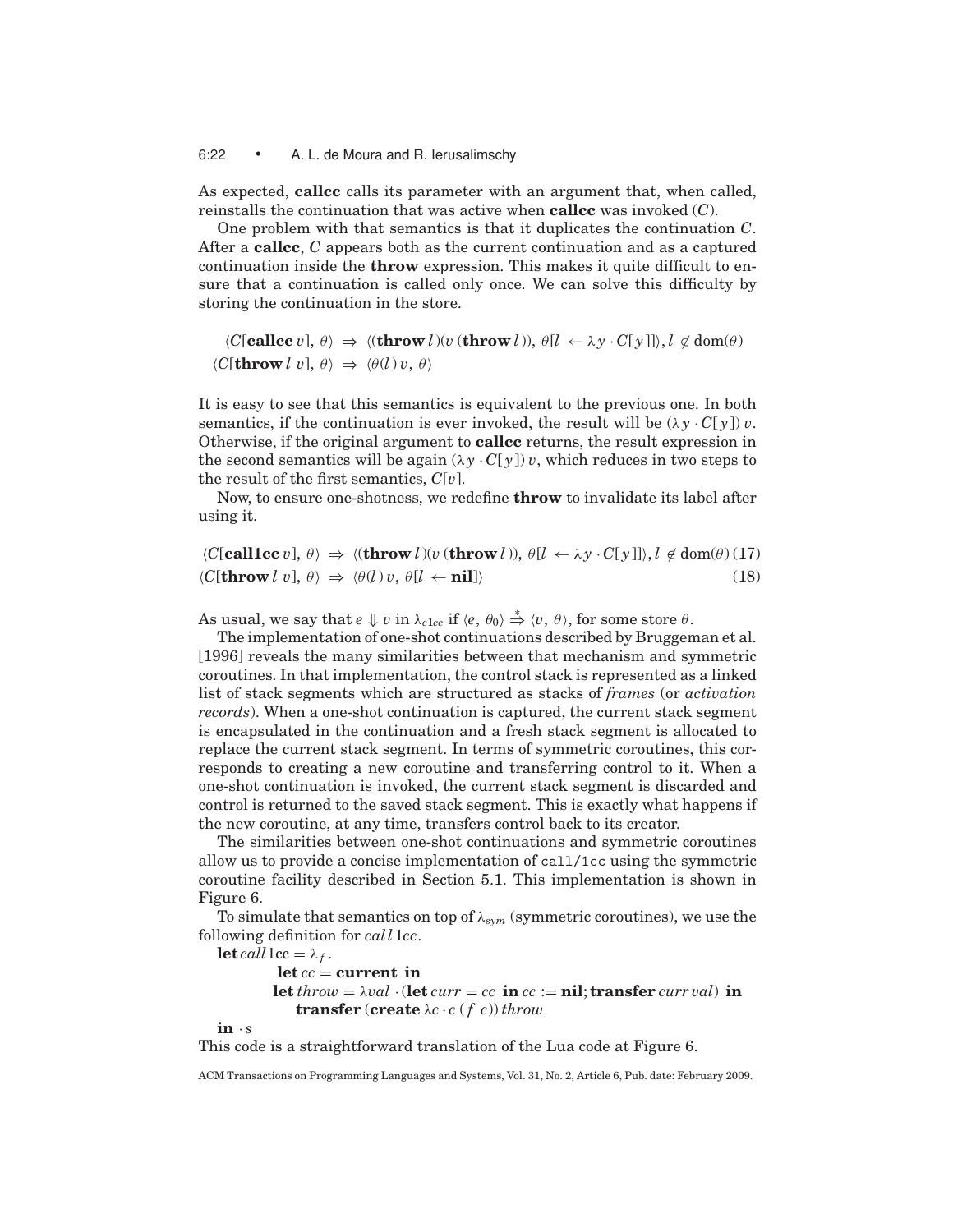```
function call1cc(f)
  local cc = current
  local throw = function(val)
    local curr = cc
    cc = nilsym.transfer(curr, val)
  end
  return sym.transfer(sym.create(function(c) c(f(c)) end), throw)
end
```
Fig. 6. Implementing one-shot continuations with symmetric coroutines.

Again we may prove the correctness of this definition by mapping states in  $\lambda_{sym}$  to states in  $\lambda_a$ , and showing that the transition rules preserve the mapping. In Ierusalimschy and de Moura [2008] we present this proof.

### 5.3 One-Shot Subcontinuations

Despite their expressive power, traditional continuations, either multishot or one-shot, are difficult to use; except for some trivial examples, they complicate considerably the structure of programs. Most of the complexity involved in the use of continuations arises from the fact that they represent the *whole* rest of a computation. The convenience of limiting the extent of continuations and localizing the effect of their control operators motivated the introduction of *partial* or *delimited* continuations [Felleisen 1988; Johnson and Duggan 1988] and the proposal of a series of constructs based on this concept [Danvy and Filinski 1990; Queinnec and Serpette 1991; Sitaram 1993; Hieb et al. 1994]. The essence of these abstractions is that the invocation of a captured delimited continuation does not abort the current continuation; instead, delimited continuations can be composed like regular functions.

*Subcontinuations* [Hieb et al. 1994] are an example of a delimited continuation mechanism. A subcontinuation represents the rest of an independent partial computation (a *subcomputation*) from a given point in that subcomputation. The operator **spawn** establishes the base, or root, of a subcomputation. It takes as argument a procedure (the subcomputation) to which it passes a *controller*. If the controller is not invoked, the result value of **spawn** is the value returned by the procedure. If the controller is invoked, it captures and aborts the continuation from the point of invocation back to, and including, the root of the subcomputation. The procedure passed to the controller is then applied to this captured subcontinuation. A controller is only valid when the corresponding root is in the continuation of the program. Therefore, once a controller has been applied, it will only be valid again if the subcontinuation is invoked, reinstating the subcomputation.

The semantics of subcontinuations can be described with another extension of our core language, which we will call λ*subc*. This extended language incorporates *labeled expressions* and two control operators: **spawn**, which creates and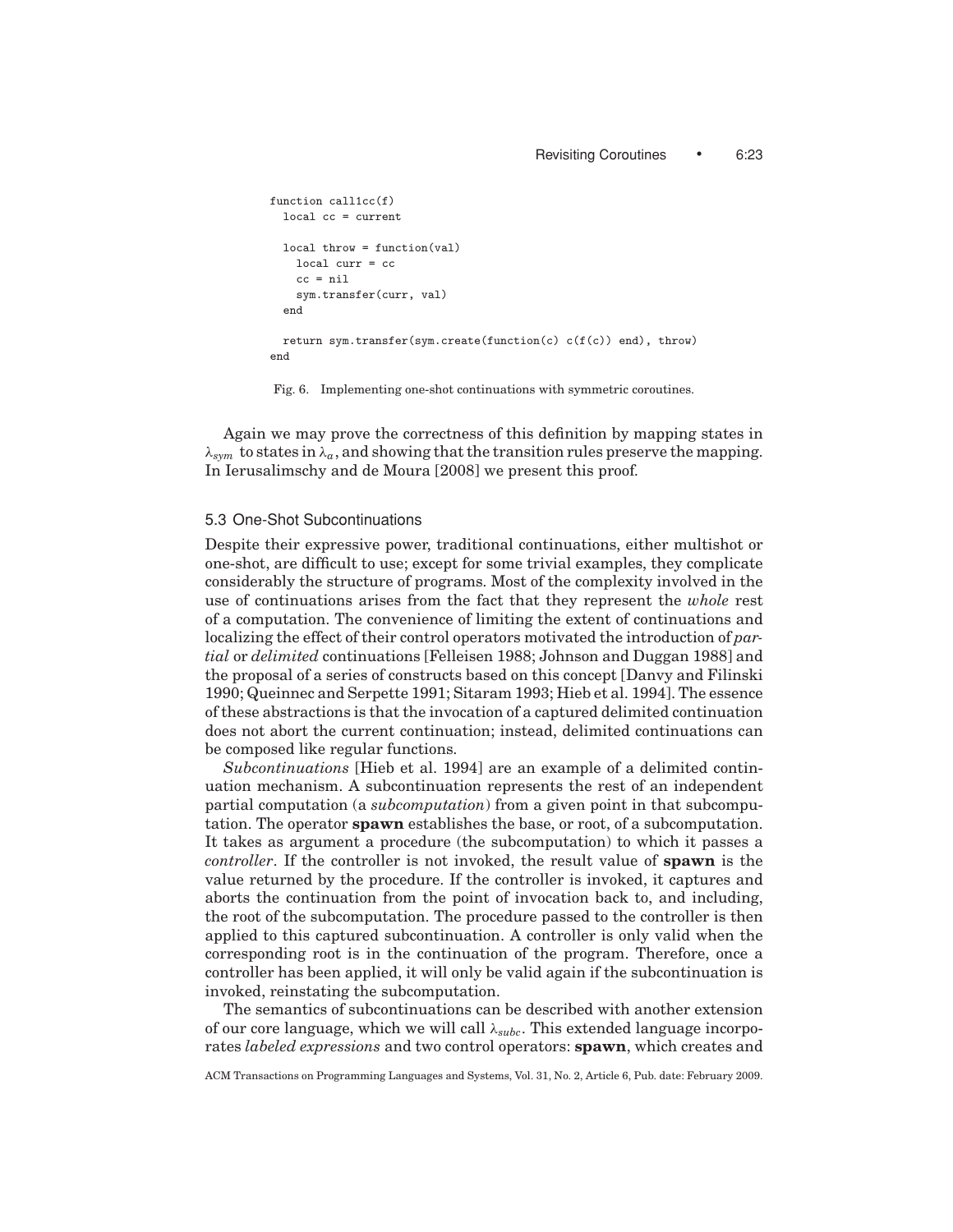6:24 • A. L. de Moura and R. Ierusalimschy

starts a subcomputation, and **controller**, which invokes a controller.

 $e \rightarrow l | x | \lambda x \cdot e | ee | x := e | \textbf{if} e \textbf{ then } e \textbf{ else } e | e = e | \textbf{nil} |$ *l*: *e* | **spawn** *e* | **controller** *l*

Like **throw** in  $\lambda_{c1cc}$ , the operator **controller** is not intended to be used directly by a programmer. As we will see next, it is created by the evaluation of **spawn**, with a specific label as its first argument, which identifies the corresponding subcomputation. It only executes when it receives a second argument which represents the procedure to be applied to the captured subcontinuation. We then treat **controller** *l* as a value in  $\lambda_{subc}$ .

 $v \rightarrow l \mid \lambda x \cdot e \mid \textbf{nil} \mid \textbf{controller} \, l$ 

We use the following definition for the evaluation contexts of λ*subc*.

$$
C \rightarrow \Box e C | C v | x := C | \textbf{if } C \textbf{ then } e \textbf{ else } e | C = e | v = C |
$$
  
 
$$
l: C | \textbf{spam } C
$$

The semantics of subcontinuations is described by the rules shown next: $12$ 

$$
\langle C[\text{spawn } v], \theta \rangle \Rightarrow \langle C[l: v \ (\lambda x \cdot \text{controller } l: x)], \theta \rangle \qquad (19)
$$
\n
$$
\text{where } l: \text{is a fresh label}
$$

$$
\langle C[l; v], \theta \rangle \Rightarrow \langle C[v], \theta \rangle \tag{20}
$$

$$
\langle C_1[l:C_2[\textbf{controller }l\ v]],\ \theta\rangle \ \Rightarrow \ \langle C_1[v\ (\lambda x\ \cdot l:C_2[x])],\ \theta\rangle \tag{21}
$$

Rule 19 describes the semantics of the operator **spawn**. It installs a new (fresh) label, producing a labeled expression—a subcomputation—which invokes **spawn**'s argument with a controller associated with that label.

Rule 20 shows what happens when a subcomputation ends without invoking the controller: Its label is removed and its result value is returned to its last invocation point.

Rule 21 describes the action of invoking a controller, showing how a subcontinuation is created. A controller invocation must occur within a labeled expression with a matching label (an active subcomputation). The captured subcontinuation is an abstraction created from the context of that subcomputation, including the matching label. The second argument provided to the operator **controller** is applied to that subcontinuation; this application occurs in a context that does not include the abstracted context.

When the restriction imposed to one-shot continuations (a single invocation) is applied to subcontinuations, we have the concept of one-shot subcontinuations [Kumar et al. 1998]. To describe the semantics of one-shot subcontinuations, we can use the same technique that we used to ensure oneshotness for first-class continuations. First we extend λ*subc* with a new operator (**subcont**) that invokes a subcontinuation. The operator **subcont** is always associated with a specific label, which identifies a subcomputation. The expression

 $12$ Except for some syntactical adaptations, this is the operational semantics of subcontinuations developed by Hieb et al. [1994].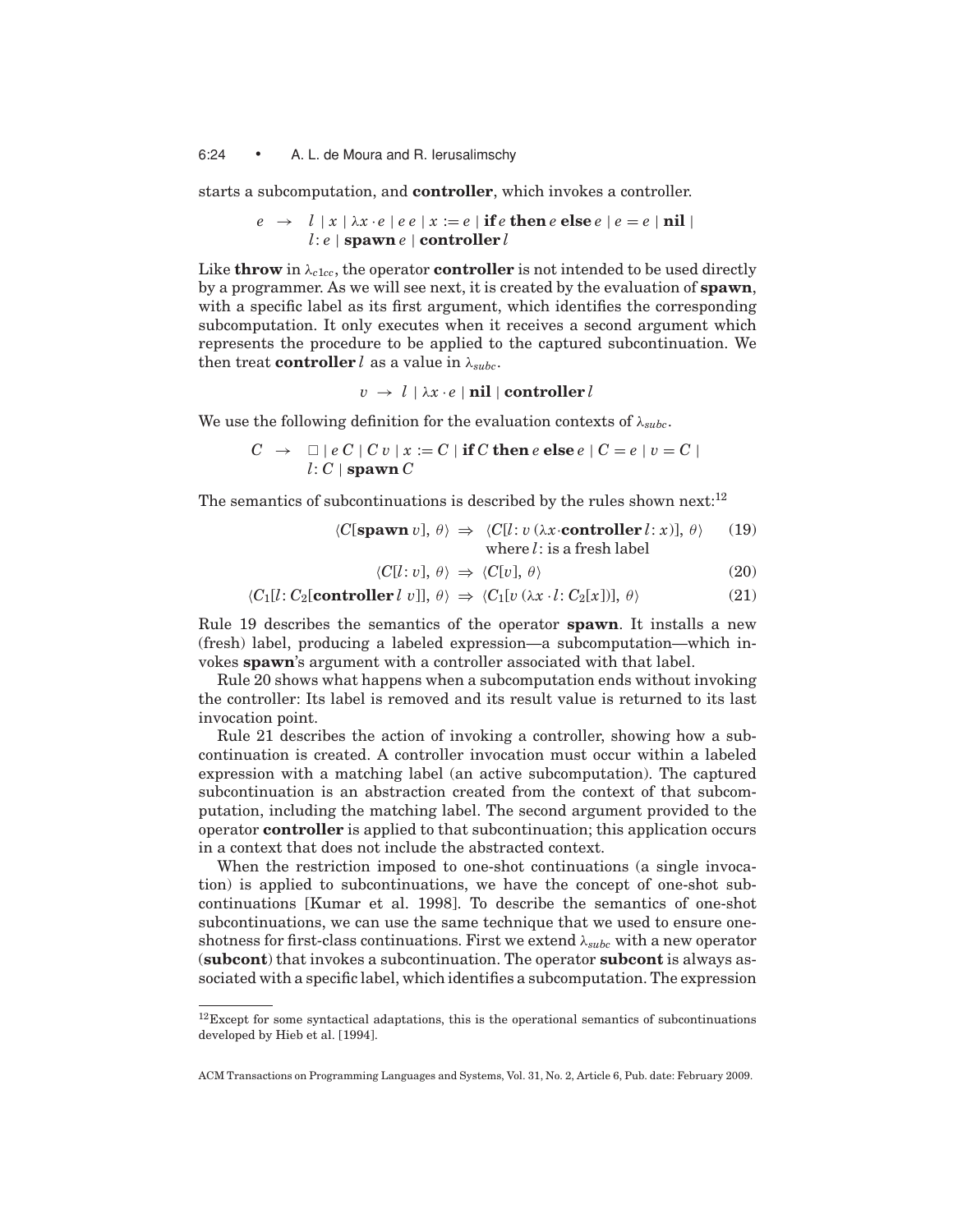**subcont** *l* is treated as a value.

$$
v \rightarrow \ldots \mid \textbf{subcont} \, l
$$

We then redefine the rewrite rules to ensure that a subcontinuation can be invoked only once.

$$
\langle C[\mathbf{spawn}\,v], \theta \rangle \Rightarrow \langle C[l: v \, (\lambda x \cdot \mathbf{controller}\, l: x)], \theta[l \leftarrow \mathbf{nil}] \rangle \tag{22}
$$
\n
$$
\text{where } l \text{ is a fresh label}
$$

$$
\langle C[l; v], \theta \rangle \Rightarrow \langle C[v], \theta \rangle \tag{23}
$$

$$
\langle C_1[l:C_2[\textbf{controller } l \ v]], \ \theta \rangle \ \Rightarrow \ \langle C_1[v \ (\textbf{subcont } l)], \ \theta[l \ \leftarrow \lambda x \cdot C_2[x]] \rangle \tag{24}
$$

$$
\langle C[\text{subcont } l \ v], \theta \rangle \Rightarrow \langle C[l : \theta(l) \ v], \theta[l \leftarrow \text{nil}] \rangle \tag{25}
$$

Rules 22 and 23 are similar to rules 19 and 20; the only difference is that rule 22 clarifies the notion of a fresh label by stating that a fresh label is not present in the store.

According to rule 24, when a controller is invoked the captured subcontinuation is saved in the store, mapped to the label that represents the corresponding subcomputation. The procedure passed to the controller receives a **subcont** expression that can be used to invoke this subcontinuation.

Rule 25 shows that the invocation of a subcontinuation invalidates the mapping of its corresponding label; this prevents a subcontinuation from being shot more than once.

When we compare the semantics of one-shot subcontinuations with the semantics of full asymmetric coroutines (described in Section 3.2), we can observe many similarities. A full asymmetric coroutine can be seen as an independent subcomputation. Spawning a subcomputation is similar to creating and activating an asymmetric coroutine. Except for the application of the controller argument to the captured subcontinuation, invoking a subcomputation controller (rule 24) is very much like suspending an asymmetric coroutine (rule 10). Invoking a one-shot subcontinuation (rule 24) is also similar to resuming an asymmetric coroutine (rule 9).

The main difference between subcontinuations and other types of delimited continuations is that a subcontinuation is not restricted to the innermost subcomputation. Instead, a subcontinuation extends from the controller invocation point up to the root of the invoked controller, and may include several nested subcomputations.<sup>13</sup> This facility makes subcontinuations a useful abstraction for controlling tree-structured concurrency, allowing nonlocal exits to arbitrary points in a process tree: the scenario which motivated the introduction of subcontinuations, formerly called *process continuations* [Hieb and Dybvig 1990].

 $13$ This behavior is also provided by variants of some delimited-continuation mechanisms that use *marks* [Queinnec and Serpette 1991] or *tags* [Sitaram 1993] to specify the context up to which a delimited continuation is to be reified.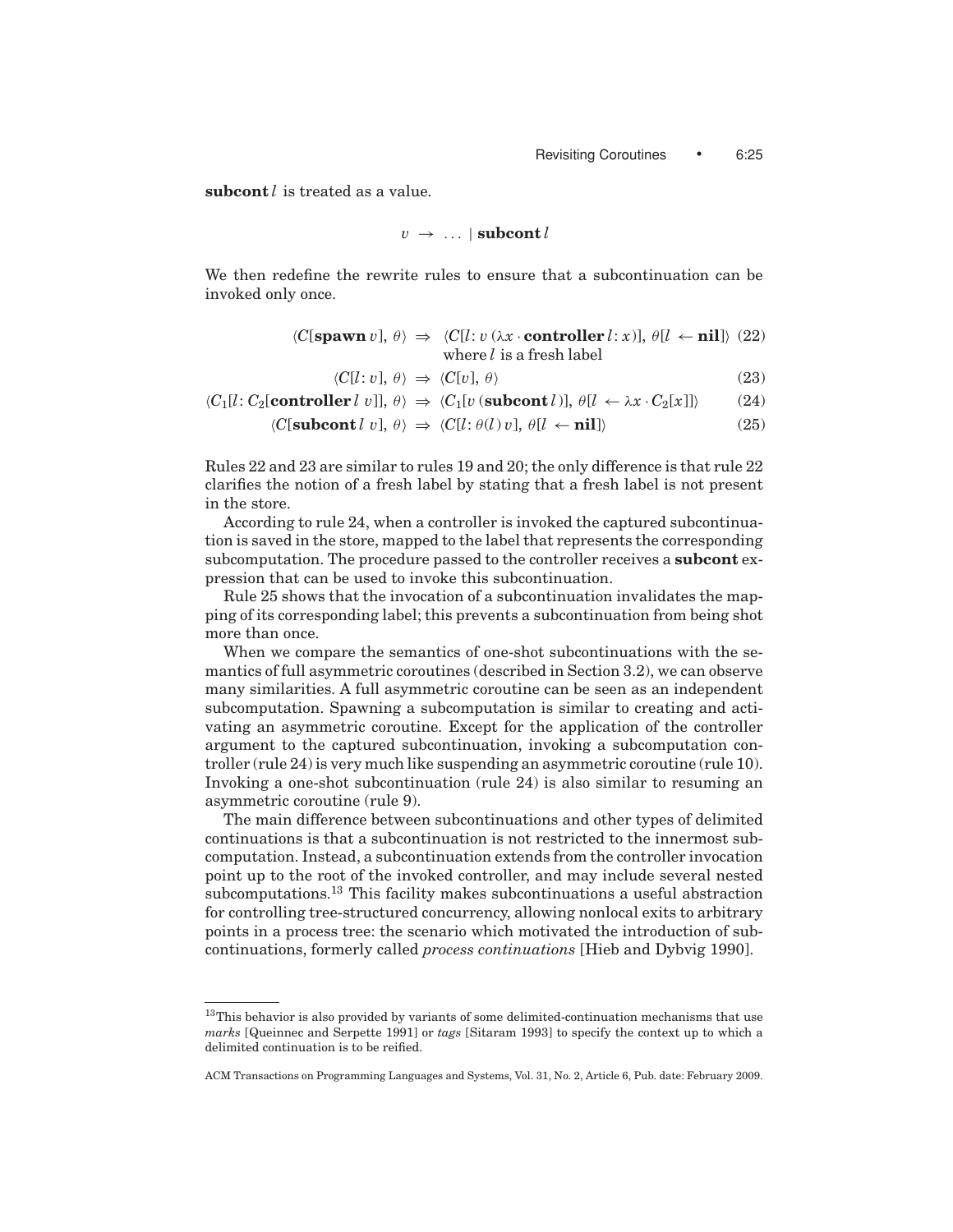### 6:26 • A. L. de Moura and R. Ierusalimschy

The following definition of *spawn* simulates the semantics of one-shot subcontinuations on top of  $\lambda_a$ .

```
let span u = \lambda_f.
        let controller = nil in
        let subcomp = create \lambda c \cdot C_t[f(c)] in
        let subcont = \lambda x \cdotresume subcomp x in
        let invokecontroller = \lambda_g \cdot (subcont := (\lambda x \cdot \textbf{resume} \, subcomp x);controller := nil;
           C<sub>y</sub>[yield λx \cdot g(x)]) in
        let reinstate = nil in

           reinstate(\lambda_h controller h)
```
**in***spawn*

Our definition of  $spann$  makes use of three auxiliary contexts. The context  $C_t$ implements the actions that need to be performed when a subcomputation terminates: the invalidation of its controller and the return of the value produced by the subcomputation to its (re)activation point. Its definition is given next.

 $\textbf{let } x = \Box \textbf{ in } controller := \textbf{nil}; \lambda y \cdot x$ 

The context  $C_y$  represents a continuation point of a subcomputation; it is executed when a subcontinuation is invoked, signaling that the subcontinuation has been shot. It is defined as follows.

 $\textbf{let } x = \Box \textbf{ in } subcont := \textbf{nil}; x$ 

The context  $C_r$  is the continuation point of a subcomputation (re)activation; it is executed when the subcomputation ends or invokes a controller. In order to express subcontinuations that are composed by an arbitrary number of nested subcomputations, we need to determine the subcomputation that corresponds to the invoked controller and successively suspend all its nested subcomputations until the controller root is reached. By doing this, we include these nested subcomputations in the captured subcontinuation. When this subcontinuation is invoked we can reinstate its corresponding subcomputation by successively resuming the suspended subcomputations, in the reverse order of their suspension, until the original controller invocation point is reached. To express this behavior, we define the context  $C_r$  as in the following.

 $\textbf{let } x = \Box \textbf{ in}$ **if** *controller* **then**  $reinstance(invokecontroller(x))$  **else**  $x(reinstance)$ 

Figure 7 shows a direct translation of the definition of  $span n$  in  $\lambda_a$  to Lua code. Again, we may prove the correctness of this definition by mapping states in λ*sym* to states in  $\lambda_a$ , and showing that the transition rules preserve the mapping. In Ierusalimschy and de Moura [2008] we sketch a proof of correctness for this definition.

The basic idea of our implementation of one-shot subcontinuations using asymmetric coroutines is somewhat similar to the implementation described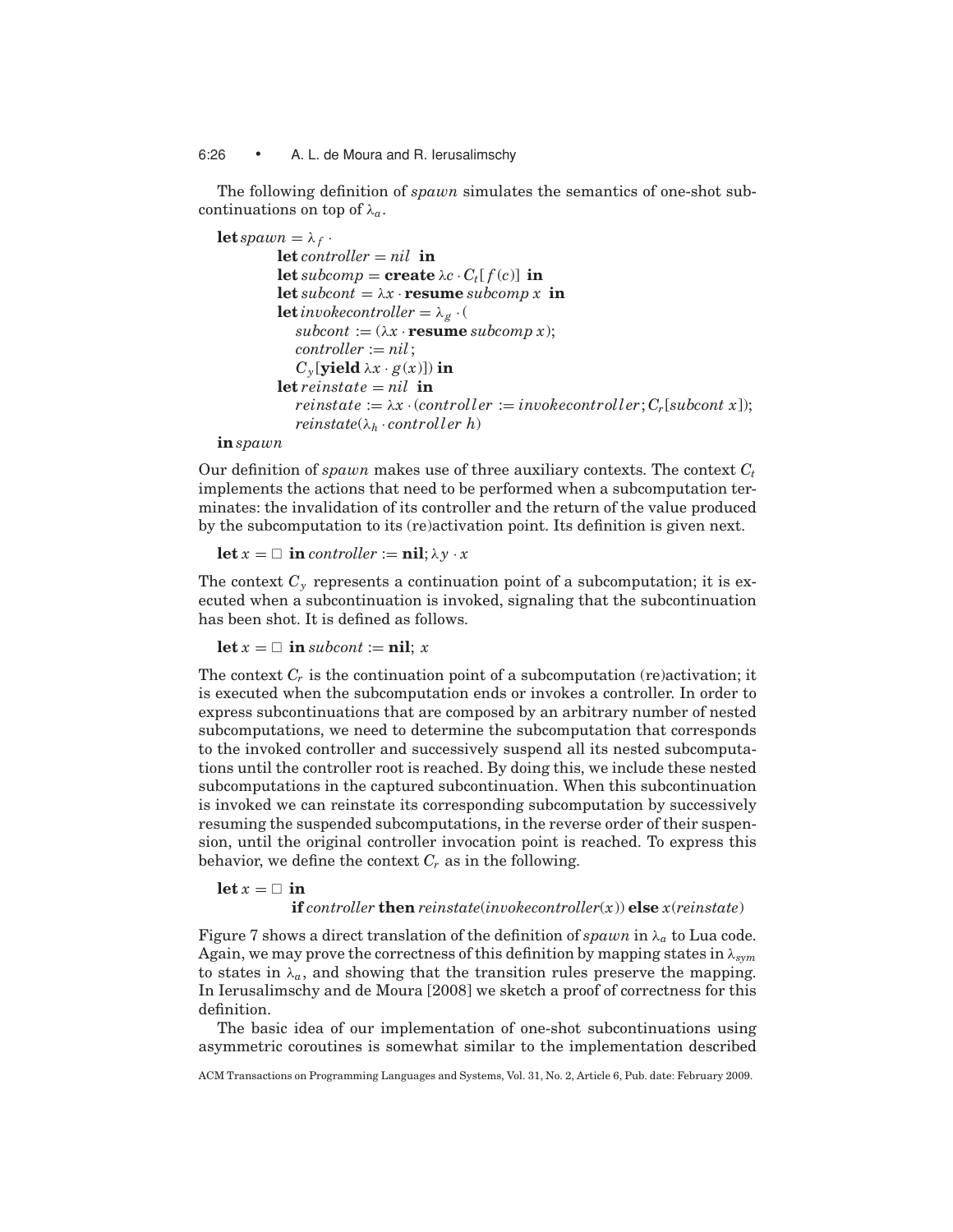```
function spawn(f)
 local controller, subcont, reinstate, invokecontroller
 local subcomp = coroutine.wrap(function(c)
                                   local x = f(c)controller = nil
                                   return function() return x end
                                 end)
  subcont = function(x) return subcomp(x) end
 function invokecontroller(g)
   subcont = function(x) return subcomp(x) end
    controller = nil
   local x = coroutine.yield(function(x) return g(x) end)
    subcont = nil
   return x
  end
 function reinstate(val)
   controller = invokecontroller
   local \tret = subcont(val)if controller == nil then
     return ret(reinstate)
    else
     return reinstate(invokecontroller(ret))
    end
 end
 return reinstate(function(h) return controller(h) end)
end
```
Fig. 7. Implementing one-shot subcontinuations with Lua asymmetric coroutines.

by Kumar et al. [1998]. In their work, a subcomputation is represented by a child thread which is created when **spawn** is invoked; synchronization mechanisms based on condition variables and a mutex support the suspension and (re)activation of the subcomputation and its invoker.

# 6. FINAL REMARKS

After a period of intense investment, from the middle 1960's to the early 1980's, the research interest in coroutines as a general control abstraction virtually stopped. Besides the absence of a precise definition of the concept, which led to considerably different implementations of coroutine facilities, the other factors that greatly contributed to the discard of this interesting construct were the introduction of first-class continuations (and the general belief that they were far more expressive than coroutines), and the adoption of threads as a "standard" concurrent construct.

We now observe a renewal of interest in coroutines, notably in two different scenarios. The first corresponds to research efforts that explore the advantages of cooperative task management as an alternative to multithreading. In this scenario, some forms of coroutines are provided by libraries or system resources, and are solely used as concurrent constructs. Another resurgence of coroutines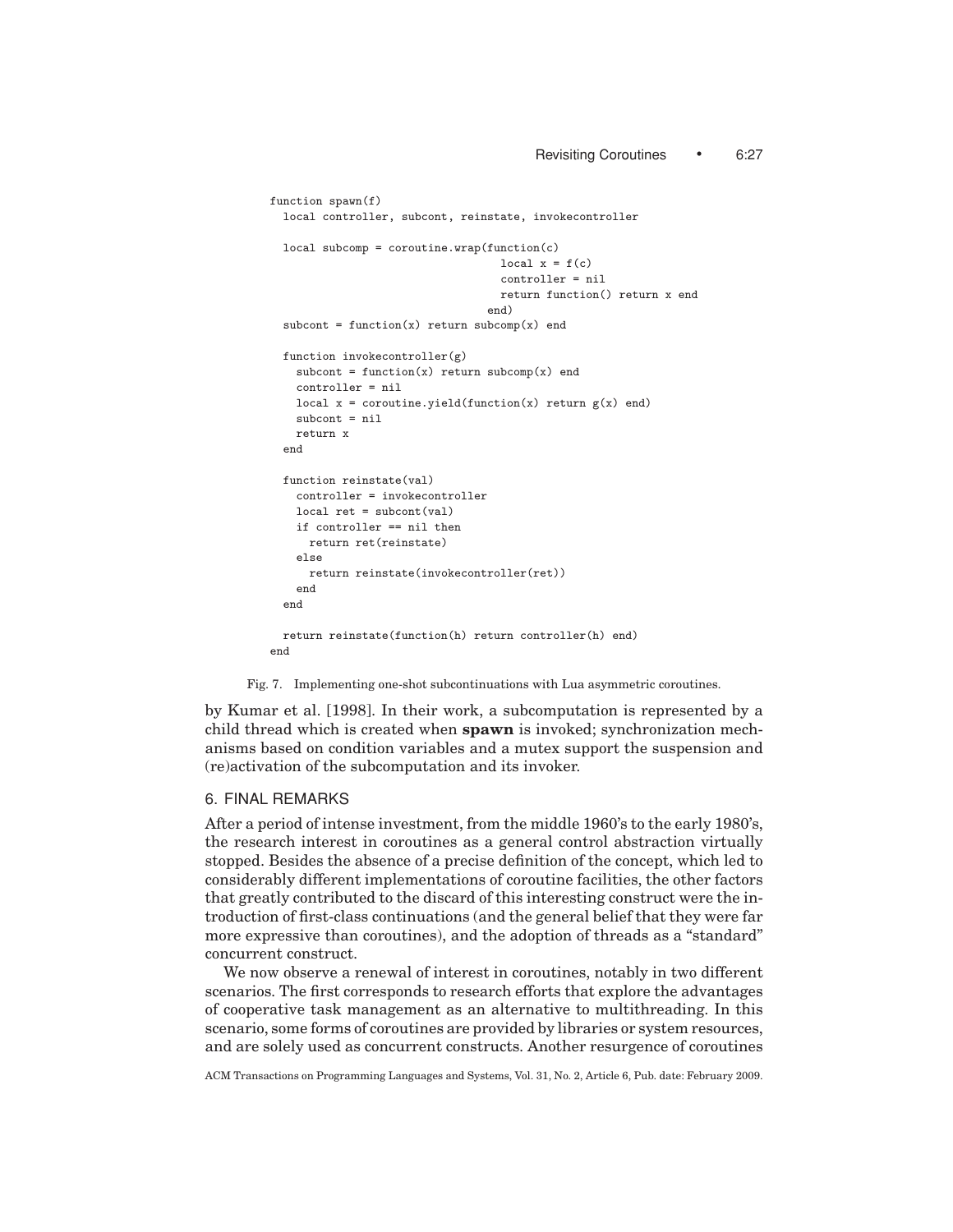### 6:28 • A. L. de Moura and R. Ierusalimschy

is in the context of scripting languages, such as Python and Perl. In this case, restricted forms of coroutines support the implementation of simple iterators and generators, but these are not powerful enough to constitute a general control abstraction; in particular, they cannot be used as a concurrent construct.

In this article we argued in favor of the revival of full asymmetric coroutines as a convenient general control construct which can replace both one-shot continuations and multithreading with a single, and simpler, concept. In order to support this proposition, we provided the contributions described next.

To fulfill the need of an adequate definition of the concept of a coroutine, we proposed a classification of coroutines based on three main issues: whether coroutines are symmetric or asymmetric, whether they are first-class objects, and whether they are stackful constructs. We discussed the influence of each of these issues on the expressive power of a coroutine facility, and introduced the concept of full coroutines as first-class, stackful objects. We also discussed the advantages of full asymmetric coroutines versus full symmetric coroutines, which are equivalent in power, but not in ease of use.

Next we provided a precise definition of a full asymmetric coroutine construct, supported by the development of an operational semantics for this mechanism. We also provided a collection of programming examples that illustrate the use of full asymmetric coroutines to support concise and elegant implementations of several useful control behaviors, including some of the most relevant examples of the use of continuations.

Finally, we demonstrated that full asymmetric coroutines can express symmetric coroutines and vice versa. We also demonstrated that full coroutines can express both one-shot continuations and one-shot delimited continuations; therefore, they can provide any sort of control structure implemented by those constructs. We also discussed the similarities between one-shot continuations and full symmetric coroutines and between one-shot delimited continuations and full asymmetric coroutines. Like delimited continuations, asymmetric coroutines are composable; this similar behavior provides similar benefits: easiness to manage and understand, and support for elegant and concise implementations of several control behaviors.

As with any formal model, it is important to understand the limitations of our model. One limitation is that it does not address the problem of interlanguage calls, wherein one of the languages does not support coroutines (which is the case of programs written in Lua and C, for instance). We could model this situation by defining a new kind of context (to represent pending calls in the foreign language), and a restriction that contexts of this new kind cannot be saved in the store. This model would make clear that any program using symmetric coroutines that have pending calls to the foreign language in its main coroutine cannot do any transfer, because this would involve saving an invalid context in the store. Nevertheless, this restriction does not exist when the same program runs simulated with asymmetric coroutines because the simulation never saves the main continuation (instead, it keeps this continuation in the main expression).

Another point not addressed by our model is performance. In our implementation of one-shot continuations, a single coroutine (i.e., a single stack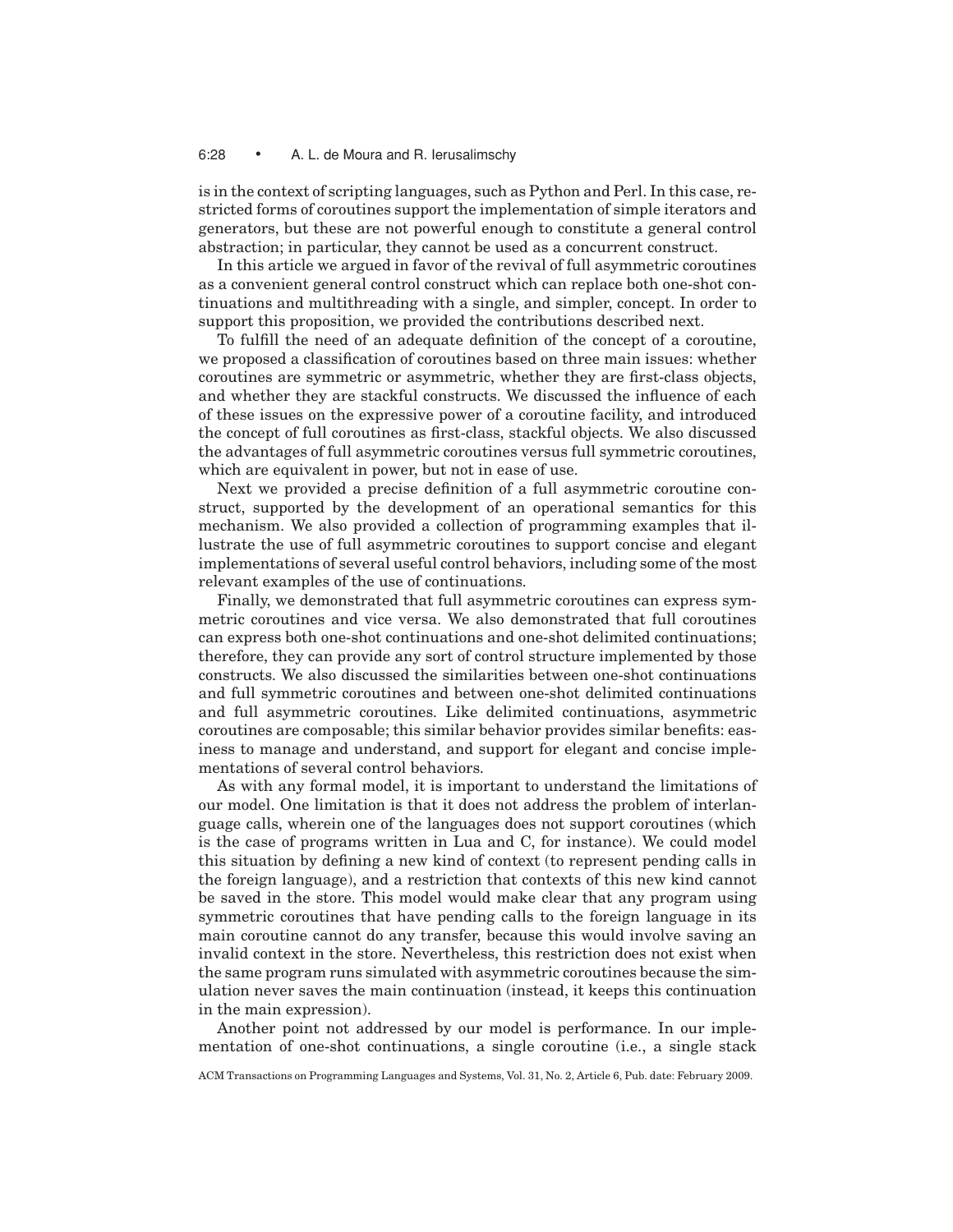"segment") is sufficient to implement a continuation. Therefore, with a language that implements full coroutines we can provide one-shot continuation mechanisms that perform as efficiently as a simple direct implementation of this abstraction (e.g., the implementation described by Bruggeman et al. [1996]). On the other hand, the implementation of coroutines with multi-shot continuations, as developed by Haynes et al. [1986], typically requires the capture of a new continuation each time a coroutine is suspended. This implementation thus involves the allocation of a new stack segment for each control transfer; hence, it may perform less efficiently and use more memory than a direct implementation of coroutines.

It is interesting to compare our notion of expressive power with Felleisen [1990]. His definition allows transformations in the leaves of a program (what he calls *macro expressibility*), while ours allows transformations at the root (therefore allowing *function expressibility*). It is clear that both definitions keep intact the program structure; the enclosing of a program *e* in a fixed context to bring *C*[*e*] clearly does not require "a global reorganization of the entire program." For our purposes Felleisen's definition is not sufficient because we need some form of global state for some simulations (e.g., to keep the current coroutine label when implementing symmetric coroutines).

Our work uses the external context only to introduce global bindings. Hieb et al. [1994] present a different case where our framework can be used. There, to implement full continuations using subcontinuations, they need to enclose the whole program in a call to spawn, "to establish the root of the entire computation." This enclosing (plus a suitable definition for call/cc) can be expressed using an enclosing context, but cannot be expressed using macros.

One thing we did not explore is negative results. For instance, we did not prove that we cannot express full coroutines using restricted forms of coroutines, such as nonfirst-class or nonstackful coroutines. We also did not prove that we cannot express multishot continuations using coroutines. Intuitively, we can argue for both results based on how these languages handle contexts. For instance, while the rewrite rule for **callcc** duplicates a context, no rule in  $\lambda_a$  ever does so. With such negative results, we could formalize a hierarchy of control constructs, from restricted forms of coroutines to full coroutines (and one-shot continuations) to multishot continuations.

#### **REFERENCES**

- ADYA, A., HOWELL, J., THEIMER, M., BOLOSKY, W. J., AND DOUCER, J. R. 2002. Cooperative task management without manual stack management. In *Proceedings of the USENIX Annual Technical Conference*. USENIX.
- BEHREN, R., CONDIT, J., AND BREWER, E. 2003. Why events are a bad idea (for high-concurrency servers). In *Proceedings of the 9th Workshop on Hot Topics in Operating Systems (HotOS IX)*.
- BIRTWISTLE, G., DAHL, O.-J., MYHRHAUG, B., AND NYGAARD, K. 1980. *Simula Begin*. Studentlitteratur, Sweden.
- BRUGGEMAN, C., WADDELL, O., AND DYBVIG, R. 1996. Representing control in the presence of one-shot continuations. In *Proceedings of the ACM SIGPLAN'96 Conference on Programming Language Design and Implementation (PLDI'96)*. ACM, 99–107. *SIGPLAN Not. 31*, 5.

CLOCKSIN, W. AND MELLISH, C. 1981. *Programming in Prolog*. Springer.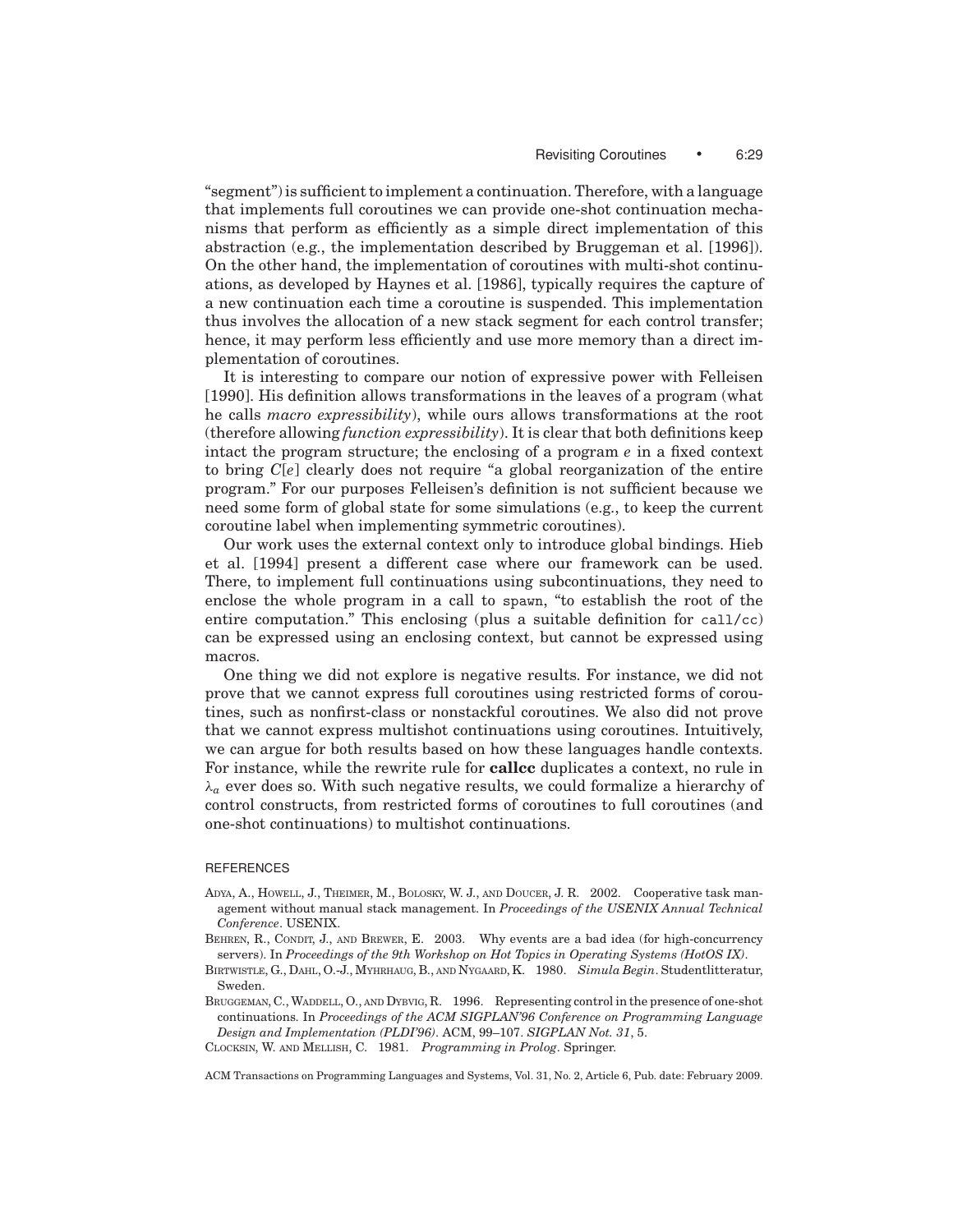#### 6:30 • A. L. de Moura and R. Ierusalimschy

CONWAY, D. 2000. Rfc 31: Subroutines: Co-routines. http://dev.perl.org/perl6/rfc/31.html. CONWAY, M. 1963. Design of a separable transition-diagram compiler. *Commun. ACM 6,* 7, 396– 408.

DAHL, O.-J., DIJKSTRA, E. W., AND HOARE, C. A. R. 1972. Hierarchical program structures. In *Structured Programming*, 2nd ed. Academic Press, London.

DANVY, O. AND FILINSKI, A. 1990. Abstracting control. In *Proceedings of the ACM Conference on LISP and Functional Programming*. ACM, 151–160.

DYBVIG, R. AND HIEB, R. 1989. Engines from continuations. *Comput. Lang. 14,* 2, 109–123.

FELLEISEN, M. 1985. Transliterating Prolog into Scheme. Tech. rep. 182, Indiana University.

- FELLEISEN, M. 1988. The theory and practice of first-class prompts. In *Proceedings of the 15th ACM Symposium on Principles of Programming Languages (POPL'88)*. ACM, 180–190.
- FELLEISEN, M. 1990. On the expressive power of programming languages. In *Proceedings of the 3rd European Symposium on Programming (ESOP'90)*, 134–151.
- FELLEISEN, M. AND FRIEDMAN, D. 1986. Control operators, the SECD-machine, and the λ-calculus. In *Formal Description of Programming Concepts-III*, M. Wirsing, Ed. North-Holland, 193–217. GRISWOLD, R. AND GRISWOLD, M. 1983. *The Icon Programming Language*. Prentice-Hall, NJ.
- HARPER, R., DUBA, B., HARPER, R., AND MACQUEEN, D. 1991. Typing first-class continuations in ML.
- In *Proceedings of the 18th ACM Symposium on Principles of Programming Languages (POPL'91)*. ACM, 163–173.
- HAYNES, C. T. 1987. Logic continuations. *J. Logic Program. 4*, 157–176.
- HAYNES, C. T. AND FRIEDMAN, D. 1987a. Abstracting timed preemption with engines. *J. Comput. Lang. 12,* 2, 109–121.
- HAYNES, C. T., FRIEDMAN, D., AND WAND, M. 1986. Obtaining coroutines with continuations. *Comput. Lang. 11,* 3/4, 143–153.
- HAYNES, C. T. AND FRIEDMAN, D. P. 1987b. Embedding continuations in procedural objects. *ACM Trans. Progam. Lang. Syst. 9,* 4, 582–598.
- HIEB, R. AND DYBVIG, R. 1990. Continuations and concurrency. In *Proceedings of the 2nd ACM SIGPLAN Symposium on Principles and Practice of Parallel Programming*. ACM, 128–136.
- HIEB, R., DYBVIG, R., AND ANDERSON III, C. W. 1994. Subcontinuations. *Lisp Symbolic Comput. 7,* 1, 83–110.
- IERUSALIMSCHY, R. 2003. *Programming in Lua*. Lua.org, Rio de Janeiro, Brazil.
- IERUSALIMSCHY, R. AND DE MOURA, A. L. 2008. Some proofs about coroutines. Monografias em Ciencia da Computação 04/08, PUC-Rio, Rio de Janeiro, Brazil.
- IERUSALIMSCHY, R., FIGUEIREDO, L., AND CELES, W. 1996. Lua—An extensible extension language. *Softw. Pract. & Exper. 26,* 6, 635–652.
- JOHNSON, G. AND DUGGAN, D. 1988. Stores and partial continuations as first-class objects in a language and its environment. In *Proceedings of the 15th ACM Symposium on Principles of Programming Languages (POPL'88)*. ACM.
- KELSEY, R., CLINGER, W., AND J. REES, E. 1998. Revised<sup>5</sup> report on the algorithmic language Scheme. *Higher-Order Symbolic Comput. 11,* 1, 7–105.
- KNUTH, D. E. 1968. *The Art of Computer Programming, Volume 1, Fundamental Algorithms*. Addison-Wesley, Reading, MA.
- KUMAR, S., BRUGGEMAN, C., AND DYBVIG, R. 1998. Threads yield continuations. *Lisp Symbolic Comput. 10,* 3, 223–236.
- LISKOV, B., SNYDER, A., ATKINSON, R., AND SCHAFFERT, C. 1977. Abstraction mechanisms in CLU. *Commun. ACM 20,* 8 (Aug.), 564–576.
- MARLIN, C. D. 1980. *Coroutines: A Programming Methodology, a Language Design and an Implementation*. Lecture Notes in Computer Science, vol. 95, Springer.
- MOODY, K. AND RICHARDS, M. 1980. A coroutine mechanism for BCPL. *Softw. Pract. & Exper. 10,* 10, 765–771.
- MOURA, A., RODRIGUEZ, N., AND IERUSALIMSCHY, R. 2004. Coroutines in Lua. *J. Universal Comput. Sci. 10,* 7, 910–925.
- MURER, S., OMOHUNDRO, S., STOUTAMIRE, D., AND SZYPERSKI, C. 1996. Iteration abstraction in Sather. *ACM Trans. Progam. Lang. Syst. 18,* 1, 1–15.
- PAULI, W. AND SOFFA, M. L. 1980. Coroutine behaviour and implementation. Softw, Pract. & Ex*per. 10,* 3, 189–204.